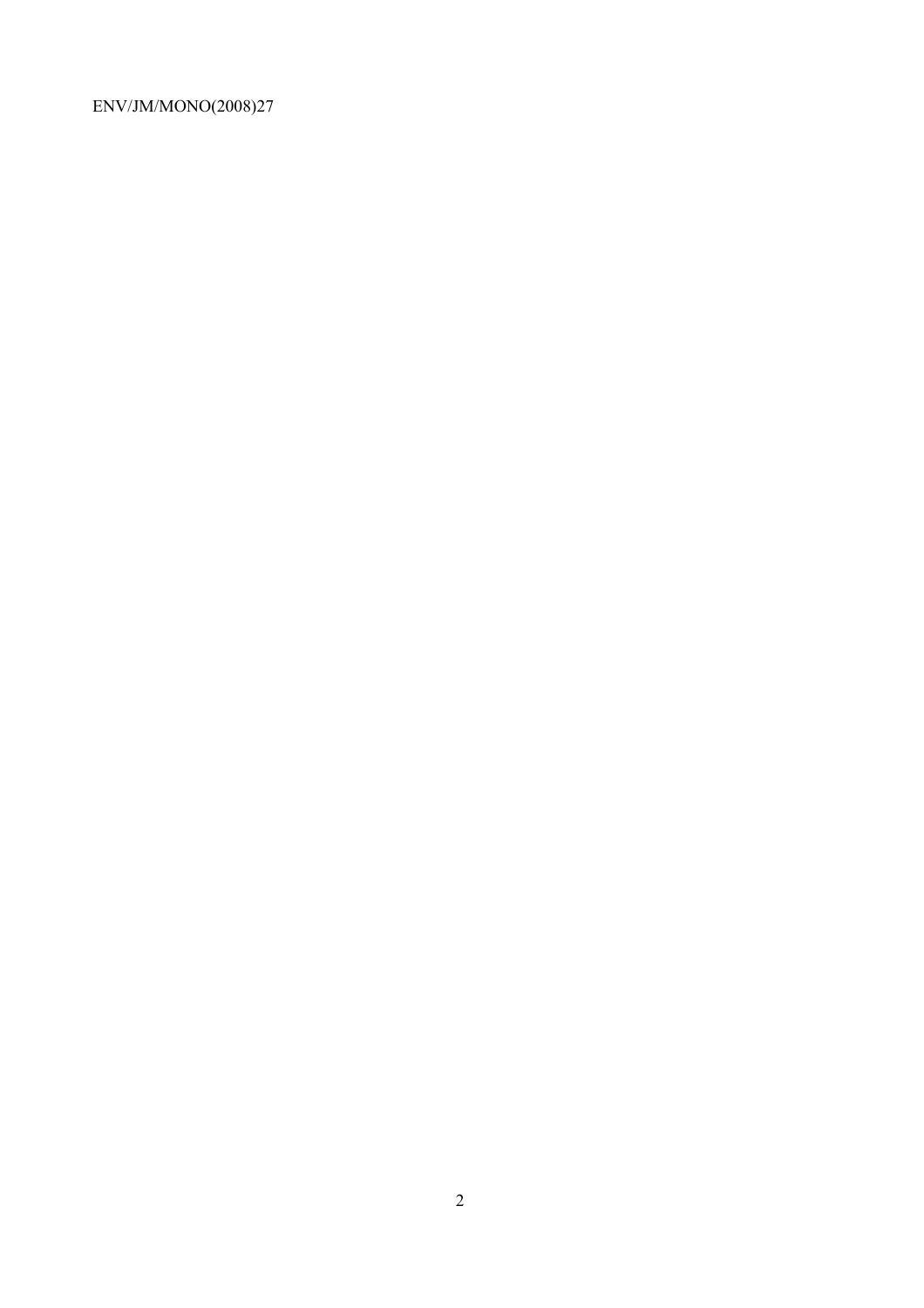**OECD Environment, Health and Safety Publications** 

**Series on Biocides** 

**No. 1** 

# **GUIDANCE DOCUMENT ON THE EVALUATION OF THE EFFICACY OF ANTIMICROBIAL TREATED ARTICLES WITH CLAIMS FOR EXTERNAL EFFECTS**



**INTER-ORGANISATION PROGRAMME FOR THE SOUND MANAGEMENT OF CHEMICALS** 

A cooperative agreement among UNEP, ILO, FAO, WHO, UNIDO, UNITAR and OECD

**Environment Directorate ORGANISATION FOR ECONOMIC CO-OPERATION AND DEVELOPMENT Paris 2008**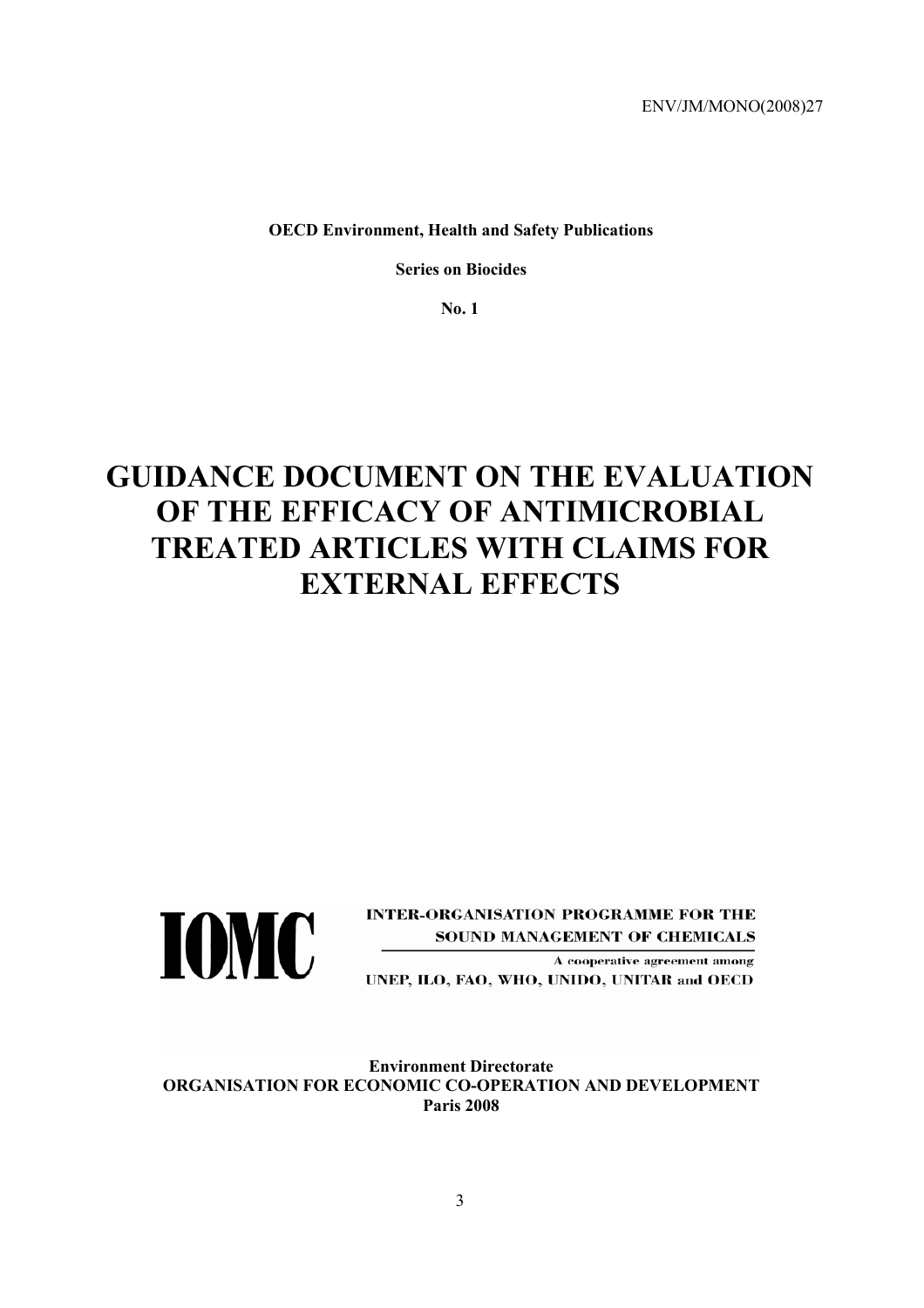#### *Other OECD publications on Biocides*

#### Series on Emission Scenario Documents

No. 2 *Emission Scenario Document for Wood Preservatives* (2003)

- No. 13 *Emission Scenario Document on Antifouling Products* (2005)
- No. 14 *Emission Scenario Document for Insecticides for stable and manure storage* (2006)
- No. 18 *Emission Scenario Document for Insecticides, Acaricides and Products to Control other Arthropods for Household and Professional Uses* (2008)

#### Series on Pesticides

- No. 9 *Report of the Survey of OECD Member Countries Approaches to the Regulation of Biocides* (1999)
- No. 36 *Analysis and Assessment of Current Protocols to Develop Harmonised Test Methods and Relevant Performance Standards for the Efficacy Testing of Treated Articles/Treated Materials* (2007)

#### Series on Test Guidelines

No. 313 *Estimation of Emissions from Preservative - Treated Wood to the Environment: Laboratory Method for Wooden Commodities that are not Covered and are in Contact with Fresh Water or Seawater* (2007)

#### **Other**

*Report of the OECD Efficacy Workshop on Certain Antimicrobial Biocides* (2002)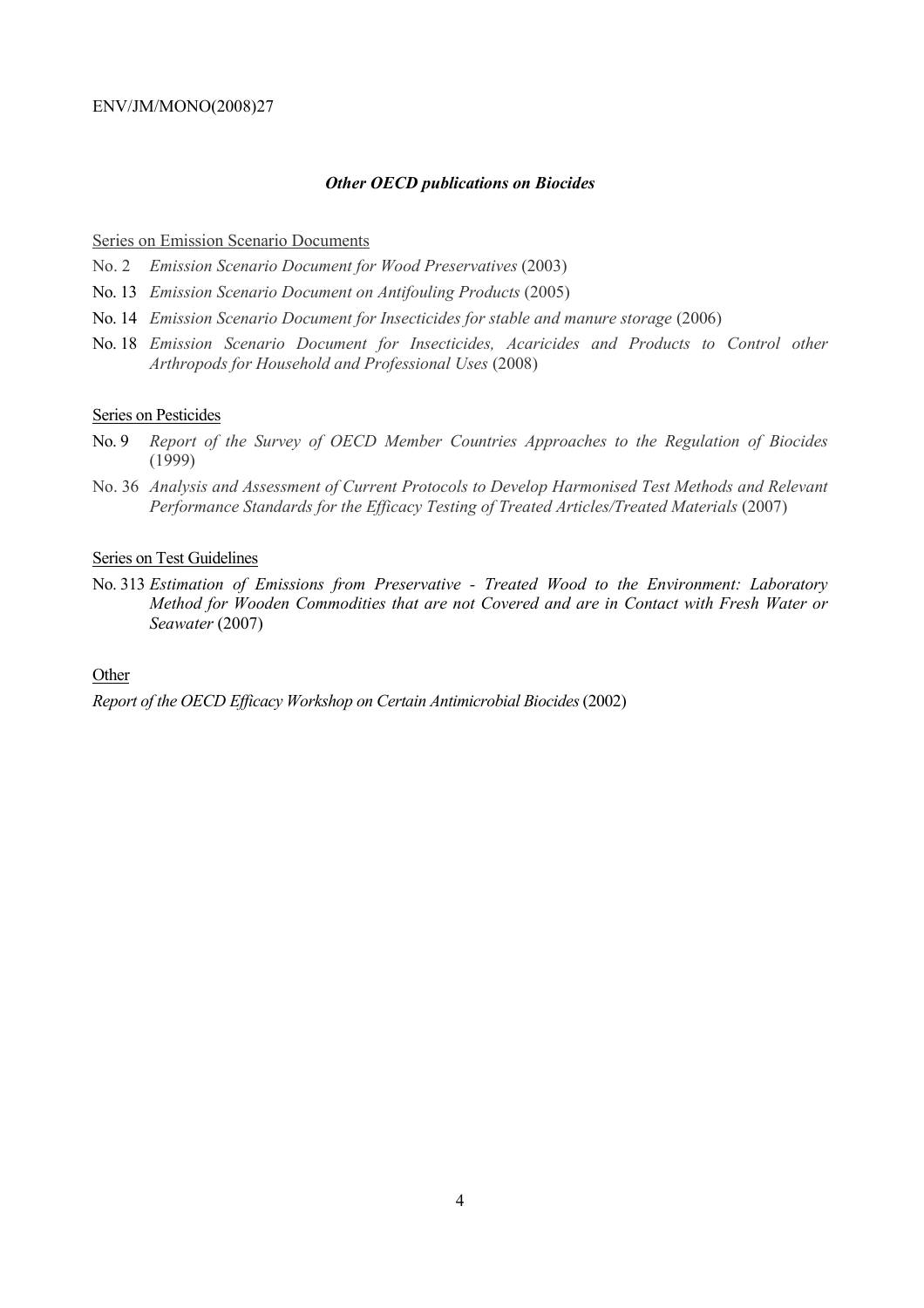## **ABOUT THE OECD**

The Organisation for Economic Co-operation and Development (OECD) is an intergovernmental organisation in which representatives of 30 industrialised countries in North America, Europe and the Asia and Pacific region, as well as the European Commission, meet to co-ordinate and harmonise policies, discuss issues of mutual concern, and work together to respond to international problems. Most of the OECD's work is carried out by more than 200 specialised committees and working groups composed of member country delegates. Observers from several countries with special status at the OECD, and from interested international organisations, attend many of the OECD's workshops and other meetings. Committees and working groups are served by the OECD Secretariat, located in Paris, France, which is organised into directorates and divisions.

 The Pesticide Programme was created in 1992 within the OECD's Environmental Health and Safety Division to help OECD countries:

- harmonise their pesticide review procedures,
- share the work of evaluating pesticides, and
- reduce risks associated with pesticide use.

 The Pesticide Programme is directed by the Working Group on Pesticides, composed primarily of delegates from OECD Member countries, but also including representatives from the European Commission and other international organisations (*e.g*. United Nations Food and Agriculture Organization, United Nations Environment Programme, World Health Organization, Council of Europe), and observers from the pesticide industry and public interest organisations (NGOs).

 The Environment, Health and Safety Division publishes free-of-charge documents in ten different series*:* **Testing and Assessment; Good Laboratory Practice and Compliance Monitoring; Pesticides and Biocides; Risk Management; Harmonisation of Regulatory Oversight in Biotechnology; Safety of Novel Foods and Feeds; Chemical Accidents; Pollutant Release and Transfer Registers; Emission Scenario Documents; and the Safety of Manufactured Nanomaterials***.* More information about the Environment, Health and Safety Programme and EHS publications is available on the OECD's World Wide Web site (http://www.oecd.org/ehs/).

 *This publication was produced within the framework of the Inter-Organization Programme for the Sound Management of Chemicals (IOMC). It was approved for derestriction by the Joint Meeting of the Chemicals Committee and the Working Party on Chemicals, the governing body of the Environment, Health and Safety Division.* 

The Inter-Organization Programme for the Sound Management of Chemicals (IOMC) was established in 1995 by UNEP, ILO, FAO, WHO, UNIDO and the OECD (the Participating Organizations), following recommendations made by the 1992 UN Conference on Environment and Development to strengthen co-operation and increase international co-ordination in the field of chemical safety. UNITAR joined the IOMC in 1997 to become the seventh Participating Organization. The purpose of the IOMC is to promote co-ordination of the policies and activities pursued by the Participating Organizations, jointly or separately, to achieve the sound management of chemicals in relation to human health and the environment.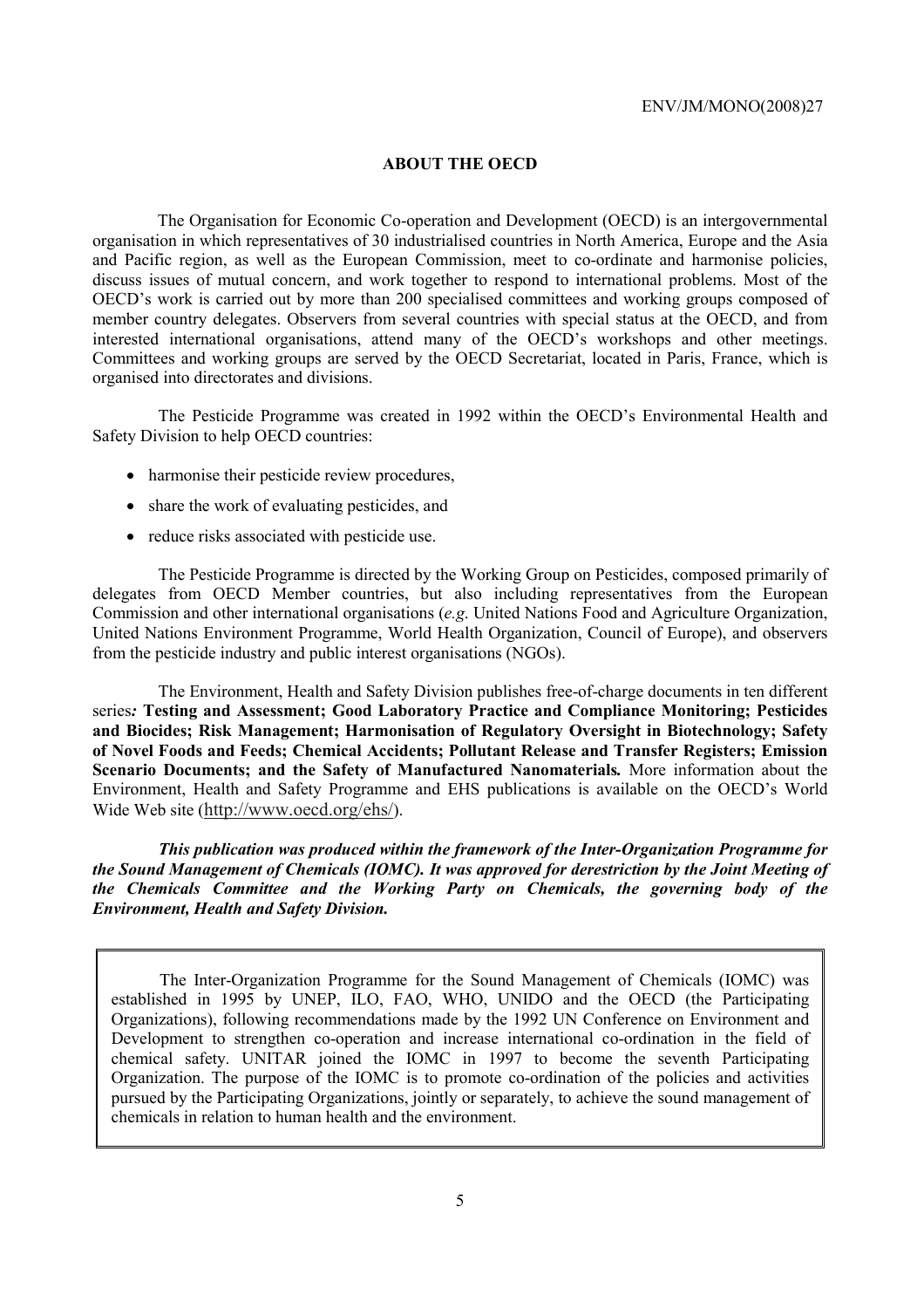**This publication is available electronically, at no charge.** 

**For the complete text of this and many other Environment, Health and Safety publications, consult the OECD's World Wide Web site (http://www.oecd.org/ehs/)** 

**or contact:** 

**OECD Environment Directorate, Environment, Health and Safety Division**

> **2, rue André-Pascal 75775 Paris Cedex 16 France**

**Fax: (33-1) 45 24 16 75** 

**E-mail: ehscont@oecd.org**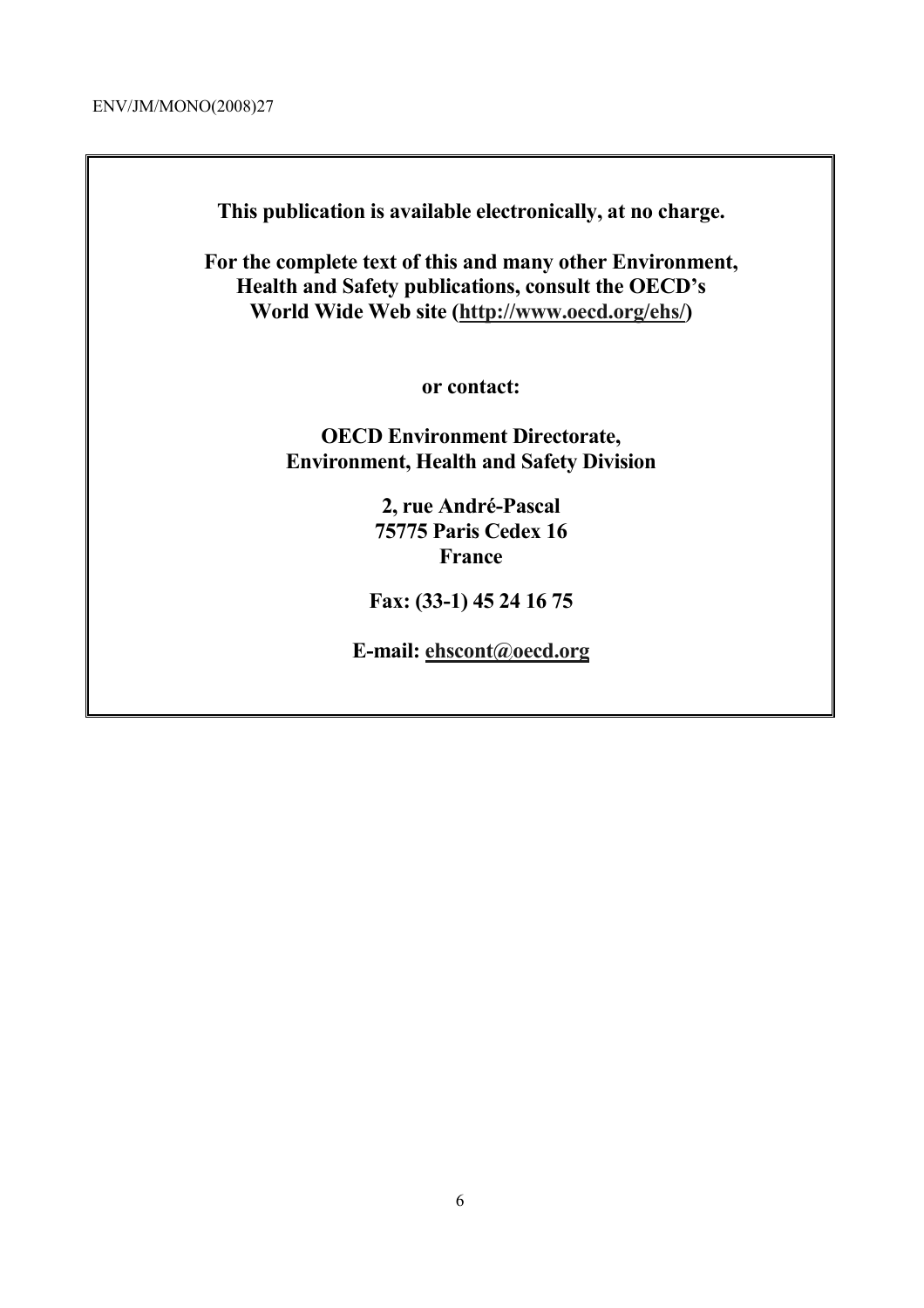# **TABLE OF CONTENTS**

| <b>APPENDIX 1</b> |
|-------------------|
|                   |
| <b>APPENDIX 2</b> |
|                   |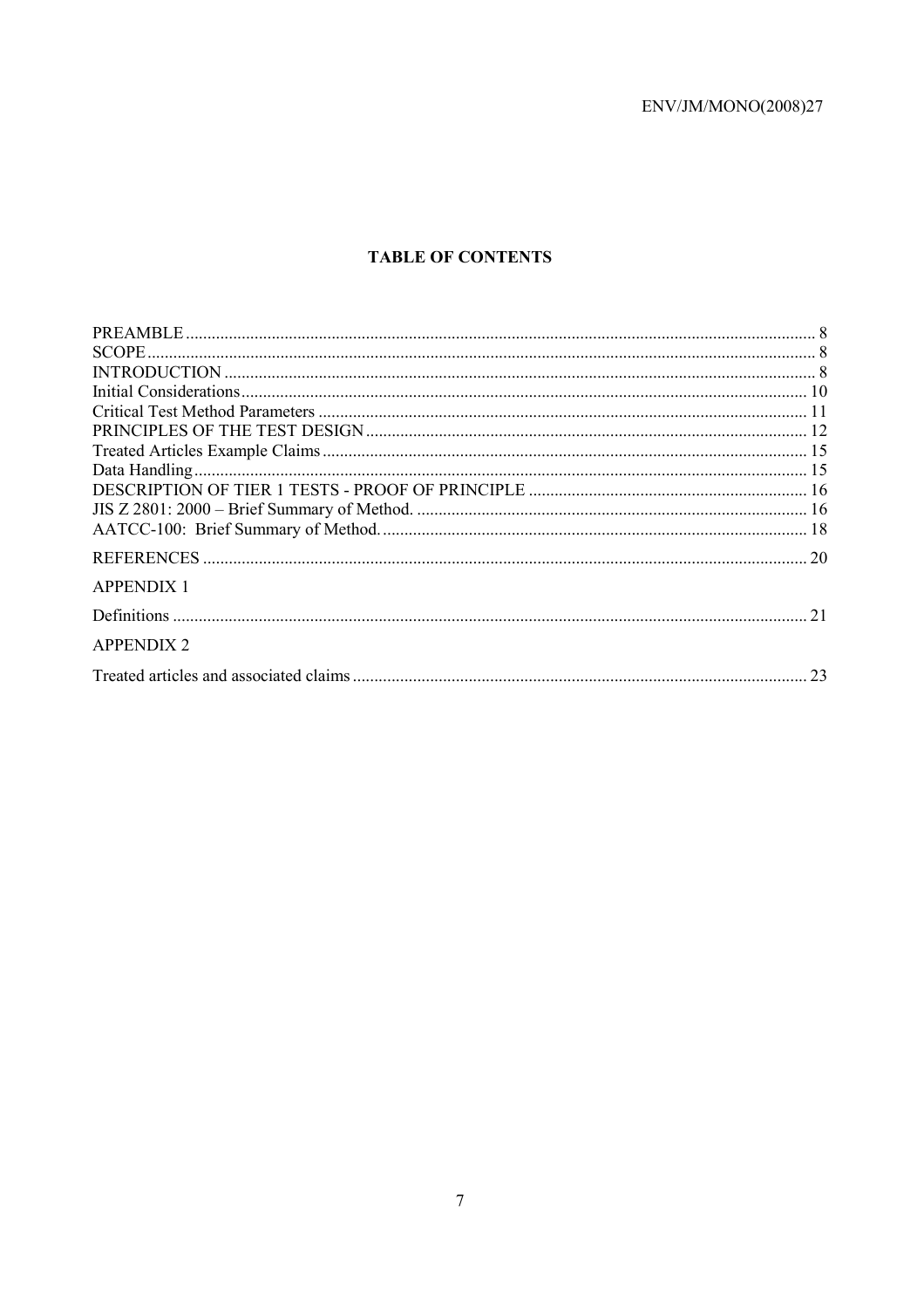#### **PREAMBLE**

 Efficacy of the biocide incorporated in a treated article against target organisms in the intended use must be demonstrated as one component of an application dossier. A complete dossier also includes a toxicological profile for humans including dermal effects. It should be noted that treated articles contain biocide formulations designed for incorporation and already authorized by competent authorities for uses in specific product types. Those authorizations mean a full dossier on the biocide formulation has been evaluated for hazard and risk. Governments also have authority to take all actions necessary to ensure that risk of resistance is minimised before granting authorization for treated articles and chemical biocides alike.

 Any efficacy testing for the subsequent treated article dossier would be done with that background knowledge and therefore minimize potential for unanticipated effects.

 All test methods should be reproducible, and have to show that both the methodical procedure and the reagents used are not influencing the results. Therefore, beside the test agent, also a negative and/or positive control should be run.

#### **SCOPE**

 This guidance document focuses on microbiological efficacy testing only. It covers efficacy testing of articles treated with antimicrobials in the manufacturing process with the intention of the achieving an external effect. Also included are articles which have been in some way modified during service so as to exert an antimicrobial effect.

 Target organism in this document refers only to the range of bacteria for which the referenced test methods are suitable.

#### **INTRODUCTION**

 The development of harmonized data requirements for biocides is a goal of the Organization for Economic Cooperation and Development (OECD) Task Force on Biocides (TFB). In April 2002, the US Environmental Protection Agency (EPA) and the OECD Steering Committee under the TFB sponsored an Efficacy Workshop on Certain Antimicrobial Biocides in Washington, DC to which representatives from member countries, academia and industry were invited. The goal of the workshop was to set a foundation for harmonizing efficacy test methods and selecting two as priority projects for development into OECD Harmonized Methods by a Steering Committee under the TFB. Standardizing test methods makes it easier for companies to submit registration applications to many countries and allows the regulatory agencies to benefit from each other's reviews.

 One of the topics selected was "treated articles" (see definitions Appendix 1) which can be distinguished into two categories; 1) articles impregnated with a biocide, usually as a preservative against bio-deterioration, and 2) those impregnated with a biocide to achieve an 'external' effect against organisms that are not harmful to the article itself, e.g. effects against human pathogens. Recent technological product innovations can have the potential for ongoing pathogen control on the surface of the treated article. The articles may be designed to address a specific use setting with high risk for pathogen transmission (e.g. long term care facilities for the chronically ill, food service/processing common areas) where limiting the growth of pathogens may reduce the risk of infection and thus contribute to an overall hygiene program. As a result, many could be represented as having a health benefit to the user. As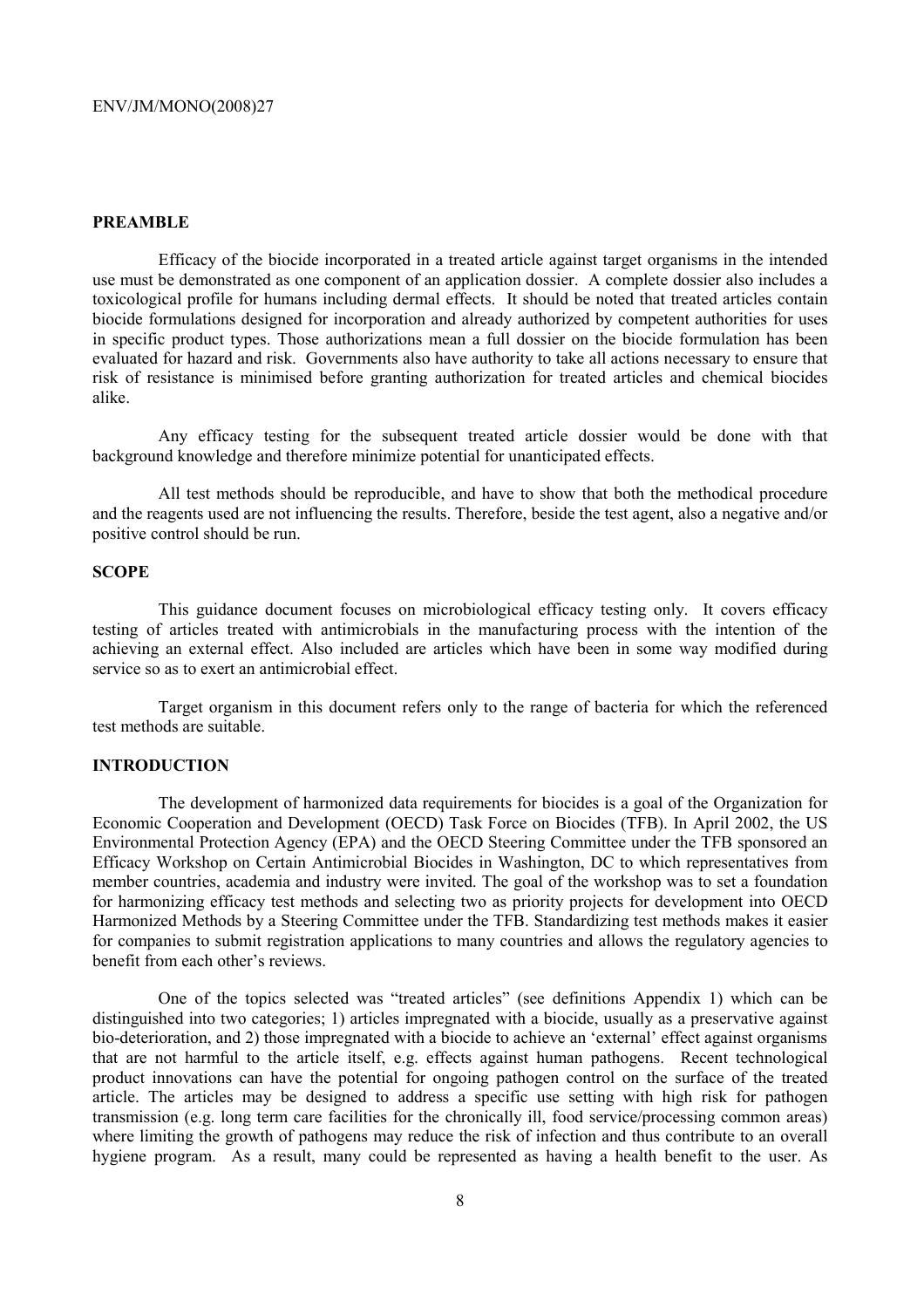technology advances, it may be possible to have a continuously disinfecting surface; certain research is in progress. It is therefore necessary to agree on methods to measure such effects in a quantitative way.

 The present state of the regulations in the US EPA consider treated articles as pesticides. According to the regulation in 40CFR152.25(a), treated articles are exempt from requiring registration as long as the claims are restricted to materials preservation, and the incorporated biocide formulation is registered by EPA for that use. Claims to control pathogens require the article be registered as a pesticide. Similarly, the European Biocidal Products Directive (BPD) 98/8/EC regulates both indirectly through the authorisation of the biocide formulation incorporated into the article and requires authorization of treated articles with claims for external effects. Recognizing that there are no established efficacy methods or performance standards for government regulation of such health claim related, external effects, the Treated Articles Work Group which considered the situation during the above mentioned workshop made the following recommendations to the OECD and its member countries:

- OECD member states should use agreed upon terms and harmonize the terms and label claims. More specifically, the term "antibacterial" becomes a subdivision (or set) of "antimicrobial".
- Acknowledgement that treated materials may be part of overall hygienic practices rather than substitutes for sanitizers, disinfectants & sterilants. Accordingly, different performance standards are necessary for showing a benefit for treated materials. Member states may harmonize performance standards in relation to claims.
- That antimicrobial claims for treated materials must be supported by scientifically sound quantitative efficacy data.
- A tiered approach to testing is necessary in order to substantiate the range of efficacy claims for treated materials
- The methods to be used in tier 1 testing must include critical parameters identified by this group as appropriate.
- For a tiered testing approach, the critical parameters identified for tier 1 testing should be adapted for subsequent testing.

 It was considered that a tiered testing system would consist of a) Tier 1 - basic test, proof of principle b) Tier 2 - laboratory simulated tests to support specific applications and label claims and c) Tier 3 - field studies (in some cases field studies may not be possible and a rigorously argued case may suffice).

 A steering committee was formed under the TFB to lead the harmonization efforts. The OECD Efficacy Steering Committee was formed in 2003 from the Workshop Participants in the two antimicrobial projects selected (Hard Surface Disinfectants and Treated Articles). In 2004 a contract was placed to survey member countries and industries for existing test methods and performance standards. From the identified methods, the final report was to recommend the best example method(s) for ongoing development into possible OECD Guideline Test Methods. The final report recommendation was for a tiered testing approach using methods "typified by Japanese Industry Standard (JIS) Z 2801 (non-porous articles)[Figure 1] and American Association of Textile Chemists and Colorists (AATCC) Method 1001 (absorbent porous articles) [Figure 2]. The tiered test approach would add test conditions to simulate proposed use conditions as appropriate to substantiate the intended claim(s).

 The report specifies that other methods may be suitable as long as they are similarly scientifically sound and quantitative. The realm of treated articles is broad, and there may be matrices or target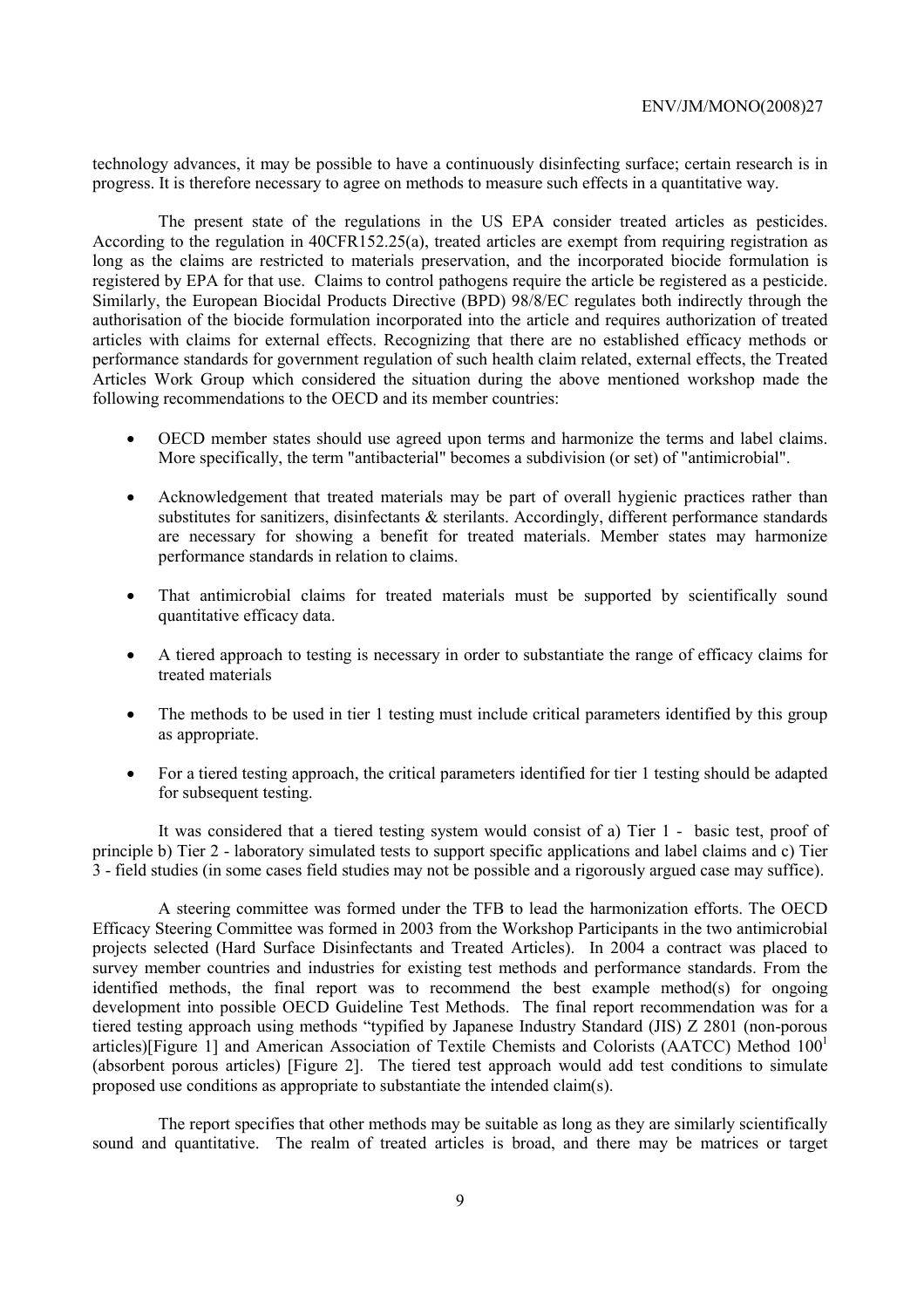organisms (filamentous fungi or algae, for example) for which the 2 selected methods may not be suitable. This document will provide guidance on both how such methods may be altered to simulate use conditions which should be applicable to any equally sound methods and how to approach the generation on data intended to support a label-claim. The present focus is on bacteriological efficacy methods for porous and non-porous articles which at this time are the most prevalent in food contact or health care settings where there is a need to control pathogenic organisms.

#### **Initial Considerations**

 Articles treated with biocides which are intended to have external effects present situations and use conditions unlike traditional biocides. In general, the biocide concentration on the surface must be sufficiently high at all times to maintain the efficacy over long periods of time in widely varying environments, depending on the intended use for the article. As with any developing field, there is a need to establish different ways to evaluate performance and describe the biocidal function in a way that is clearly understood and not misleading to the user. This guidance document is intended to establish a basis on which regulatory decisions regarding efficacy can be made.

 Key to that basis is the proposition that efficacy be evaluated under the proposed use conditions taking regard of the claim being made (or implied). In order to function, the biocide must come in contact with the target organism and be sufficiently efficacious during the available contact time. Biocide migration from within a matrix can vary with conditions such as temperature, pH and humidity. It is also important to know when the biocide level has dropped below an efficacious level or is no longer migrating from the substrate. Testing under simulated use conditions will more accurately depict the biocide functionality. Repeating the tests over time, much like a shelf life stability study will predict the useful life of the biocide and/or article when used as directed and with normal maintenance (e.g. cleaning).

 During the 2002 Antimicrobial Efficacy Workshop, critical parameters were identified for treated article test methods (Table 1). It can be seen that these fall into several categories and a number of these parameters can be considered fundamental. For example, if data is used to support the claim that a treated article prevents the growth of bacteria on its surface, it is obviously essential to demonstrate that bacteria would grow on an equivalent but unmodified substrate under equivalent conditions. The principle of the appropriate control is a key feature. Similarly, it is important that the physical/chemical conditions presented to the test population should be suitable to support the growth/survival of that population providing that is relevant to the end use. The test should be capable of accommodating species that are relevant to the claim being made and the data generated should be sufficient to support the claim being made in a statistically valid manner.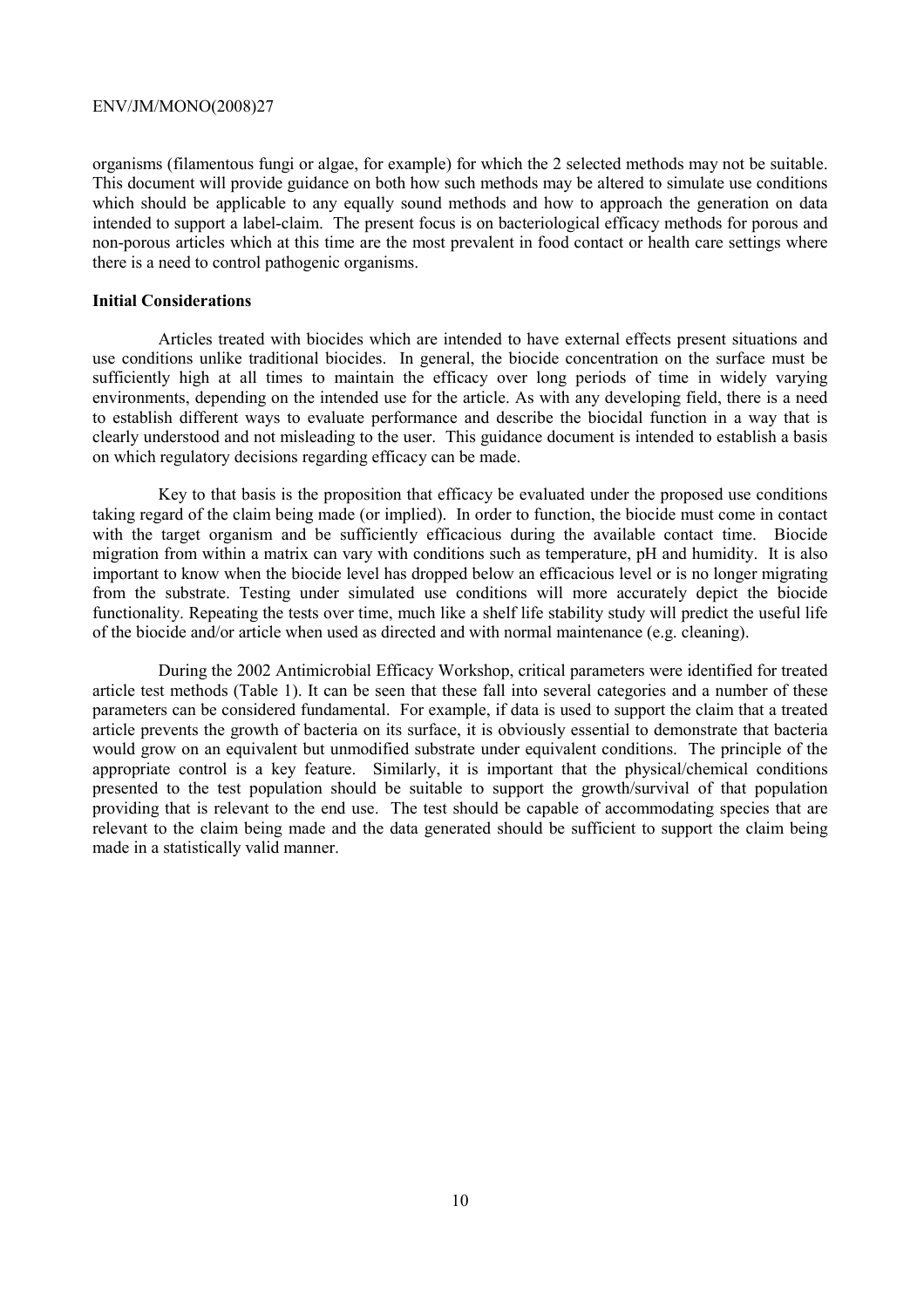|  |  |  | <b>Critical Test Method Parameters</b> |
|--|--|--|----------------------------------------|
|--|--|--|----------------------------------------|

| Category               | Parameter                                              | Impact                                                                                             |
|------------------------|--------------------------------------------------------|----------------------------------------------------------------------------------------------------|
| <b>Test Sample</b>     | Relevant Control / Standard                            | Validity of claim / need for effect                                                                |
|                        | Preparation e.g. Sterilisation,<br>cleaning,<br>ageing | Interference                                                                                       |
|                        | Size, weight, shape, surface texture                   | Interaction of inoculum with surface                                                               |
|                        | Hydrophobicity / absorbency / stability                |                                                                                                    |
|                        | Number of replicates samples                           | Measurement of effect                                                                              |
| Inoculum               | Range of test organisms                                | Relevance to claim                                                                                 |
|                        | Selection of strains                                   |                                                                                                    |
|                        | Maintenance of strains                                 | Vigour of test strains / maintenance of<br>any 'special' characteristics.                          |
|                        | Preparation of inoculum                                | Vigour / susceptibility of inoculum                                                                |
|                        | Size of bioburden                                      | Scale of effect required                                                                           |
| Exposure<br>Conditions | Suspension / delivery medium                           | Detection of biocidal or biostatic<br>effect. Effect on susceptibility of<br>population to effect. |
|                        | Delivery mechanism (spray, drip, dip etc)              | Relationship of inoculum with surface<br>and vigour of inoculum                                    |
|                        | pH of system                                           | Growth $\overline{\phantom{x}}$ survival of test species &<br>relevance to end use                 |
|                        | Presence of Soiling agents                             | Effect on inoculum and effect on<br>mechanism of claimed action.                                   |
|                        | Exposure temperature                                   |                                                                                                    |
|                        | Duration of exposure                                   |                                                                                                    |
|                        | Humidity during exposure                               |                                                                                                    |
|                        | Surface area : volume ratio                            |                                                                                                    |
|                        | Are conditions static or dynamic?                      |                                                                                                    |
| Recovery<br>Mechanism  | Recovery fluid                                         | Effect on inoculum                                                                                 |
|                        | Use of Neutraliser                                     | Interaction with effect mechanism                                                                  |
|                        | Volume of recovery medium                              | Limit of detection / efficacy of<br>recovery                                                       |
|                        | Method of recovery                                     | Effect on inoculum                                                                                 |
|                        | Efficiency of recovery method                          | Limit of detection and size of effect<br>claimed                                                   |
|                        | Measurement of recovered population                    |                                                                                                    |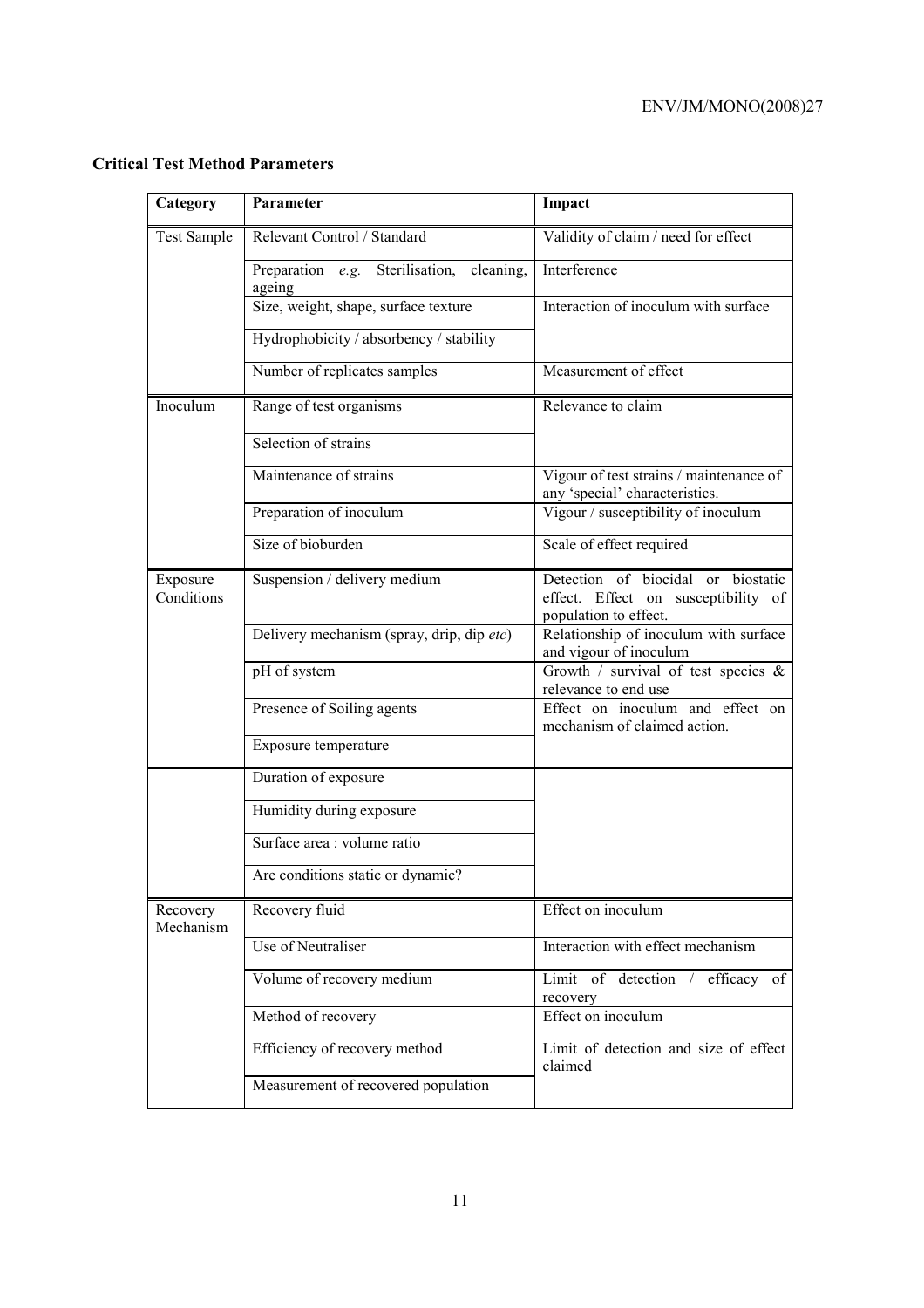Before testing for the efficacy of antimicrobially-treated articles with claims for external effects, the substances must have undergone hazard and risk assessment. It must further be determined that uptake by the skin causing systemic effects, including sensitization is minimized. Treated clothes especially must be proved not to pose a risk to the wearer. Detrimental effects on the normal dermal micro-organism flora should be avoided, as this is of importance for a well-functioning skin. Development of cross-resistance must also be avoided since it could obstruct the use of antimicrobial substances for clinical purposes.

 In-Use-Evaluation should only be performed after a risk assessment has been carried out and found not to indicate any risk for the persons that will participate in the testing taking due consideration of exposure from other sources. The testing should be performed i) under normal use conditions with the amount of antimicrobials being below a dose considered of low concern, based on a long term animal study, and ii) along approved ethical guidelines.

## **PRINCIPLES OF THE TEST DESIGN**

All data submitted must be scientifically sound, quantitative and be statistically valid.

A tiered testing protocol series is recommended for treated articles.

 Depending on the type of claim desired, demonstration of efficacy would be achieved through a cascade of testing, possibly using the same method but adding service related conditions appropriate to substantiate the claims. If biocidal claims are made, a permanent reduction in the size of a microbial population must be demonstrated. A biostatic claim would require demonstration of the prevention of growth/metabolism of the target species. There may be claims for which it may be sufficient to demonstrate that growth on the treated article is either slower or reaches a lower level than that on an equivalent control material (e.g. the control of odour in garments). The important criterion is that the effect demonstrated substantiates the claim made.

 In all cases it is vital that the performance of a treated article be compared with the performance of an appropriately similar material that has not been treated. All test procedures, including variations on the Tier 1 test protocols, should be fully validated to ensure that no artefacts arise nor interactions occur that could influence the outcome of the tests. The test protocols for Tier 2 and above must be demonstrated to be relevant to the claim being made and the benefit being sought.

 **Tier 1 Proof of Principle**. Tier one tests should document the biocidal efficacy of the incorporated biocide in the treated article against the target organism(s). Laboratory test conditions should be in the manner of those described in current versions of JIS Z 2801 / (ISO 22196) or AATCC-100 / 100 / JIS L 1902 (Germ Count) / SN195924 / ISO 20743 (Cell Suspension Test). See figures 1 and 2 for a description of the most common methodology used. Other methods may also be able to demonstrate the basic effect e.g. the net onset inhibition method described in the Numetrika protocol. Test microorganisms selected should be relevant to the application supported. Representative test materials (plaques, swatches, painted tiles, etc) with incorporated biocide and controls of the same materials without biocide would be challenged with test organisms per the referenced methods to substantiate an efficacy claim. A relevant difference between the effects observed on the treated and untreated material must be demonstrated. In some instances the treated articles may itself represent a unique material and so no unfortified version may exist. In such situations a similar and functionally relevant non-biocidal should be used as a control. The size / speed of the effect measured should be relevant to the range of uses intended for the material and is not associated with a prescribed set of pass / fail criteria.

 *Absorbant Article Example Claim*: "Fabric inhibits the growth of mildew/bacteria in the shirt". A textile contains a biocide to help inhibit the growth of microorganisms (Bacteriostatic / Fungistatic). Pieces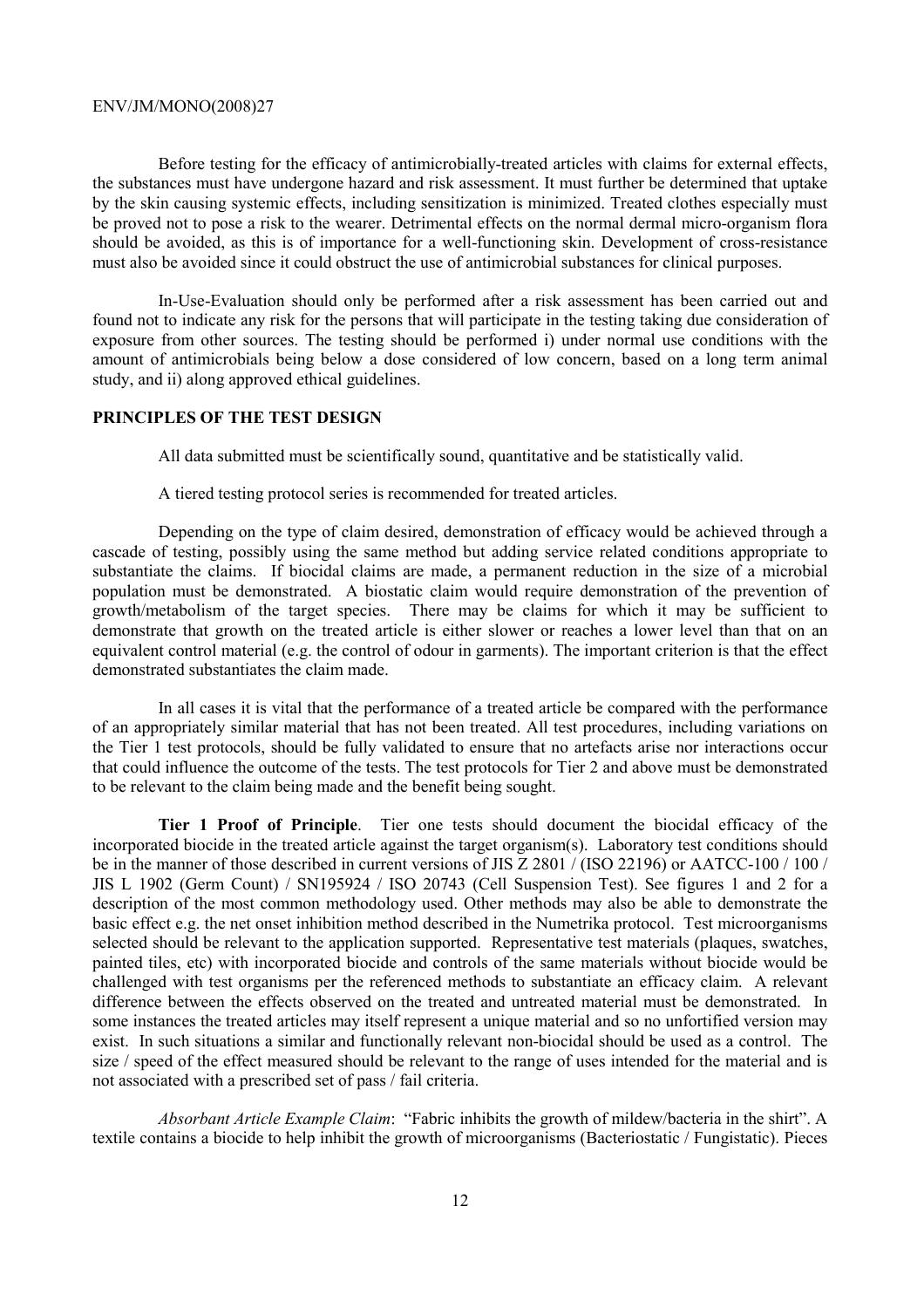of the textile, without any preconditioning, are tested according to AATCC 100. Under these conditions, increased numbers of the test organisms would be observed on the untreated, control textile while the results for the treated textile should show no increase in size or a statistically insignificant reduction in viable test organisms compared with the initial population (the claim is for a biostatic effect and so a biocidal effect should not occur).

 *Rigid Polymer Example Claim*: "Antibacterial coating for a more hygienic surface". A polymer film cast from a water dispersed emulsion is fortified with an antibacterial agent to enable it to be used to coat items intended to exhibit enhanced hygienic properties. Plaques of an appropriate inert substrate (*e.g.* polyethylene) are coated with either fortified or unfortified material and cured/dried according to manufacturer's directions. Without any preconditioning, the plaques are tested according to JIS Z 2801. After incubation for 24 hours at 35°C, populations are eluted from the plaques coated with the treated polymer film using a suitable neutraliser and demonstrate a sizeable (in this example, maybe 4 orders of magnitude) and statistically significant difference from the populations eluted from the plaques coated with the unfortified film and bactericidal activity is demonstrated. It should be noted that the actual size of the difference does not need to be fixed with a pass / fail criterion as relevance to claim (which is supported by additional data) is the more important factor. Please refer to paragraph 32 for a discussion on the development of standards and terminology in this emerging field of application.

 **Tier 2 Simulated Use**. In both of the examples above, an effect is demonstrated in a material fortified with an antimicrobial agent. The purpose of the effect is not described specifically and the ability of the effect measured to support a claim has not been made. Further tests are required to link these. Tier 2 tests would be conducted in the laboratory using test conditions that attempt to simulate realistic conditions of use and simulate and support the claim being made. For example, in addition to the conditions appropriate to Tier 1, realistic "In Use" preconditioning might be included, where appropriate. For instance, if the article is intended for re-use, the article & control should be cycled through simulated wear conditions (anticipated conditions of use) and maintenance (cleaning) cycles. At various time points during the wear cycling, the test materials would be tested through the length of time manufacturers intend it to be used (per the claim).

 *Absorbent Article Example Claim*: "Fresh Shirt resists the growth of odour-causing bacteria in the shirt through 10 launderings". A shirt manufactured using a treated textile remains 'fresh-smelling' during summer months. The textile itself has been shown to inhibit bacterial growth during tests at Tier 1 and it is considered likely therefore that this would inhibit the transformation of compounds in sweat absorbed by the shirt into odour compounds during normal wear cycle. The effect is intended to be longlived and so must survive a realistic number of laundering cycles. Samples of the treated textile are inoculated with a mixture of artificial sweat and bacteria capable of transforming secreted fatty acids and proteins to odour compounds. The volume of inoculum *etc.* is manipulated such that it simulates sweating (*i.e.* the ration of inoculum to textile does not result in the saturation conditions employed during the Tier 1 test). The inoculated textile is then incubated for an interval intended to simulate a normal use cycle (*e.g.* 8  $-10$  hours at 30 $^{\circ}$ C in humid conditions  $-i.e.$  intending to simulate the conditions in the under-arm area) and then analysed for both effects on the microbial population and the presence of odour compounds. Clearly, the textile fortified with the antimicrobial agent should demonstrate the appropriate difference from the untreated material. This difference should be maintained even following an appropriate number of laundering cycles.

 *Polymer Film Example Hypothetical Claim*: "Floor coating may help control bacterial surface contamination between routine maintenance cycles". In the Tier 1 example, an antibacterial effect was demonstrated using JIS Z 2801. However, the final use for the film is to coat vinyl sheet flooring to provide it with antimicrobial properties relevant to a proposed setting (e.g. bathroom or kitchen). In the JIS Z 2801 protocol, the inoculum is held in intimate contact with the surface of the test specimens for 24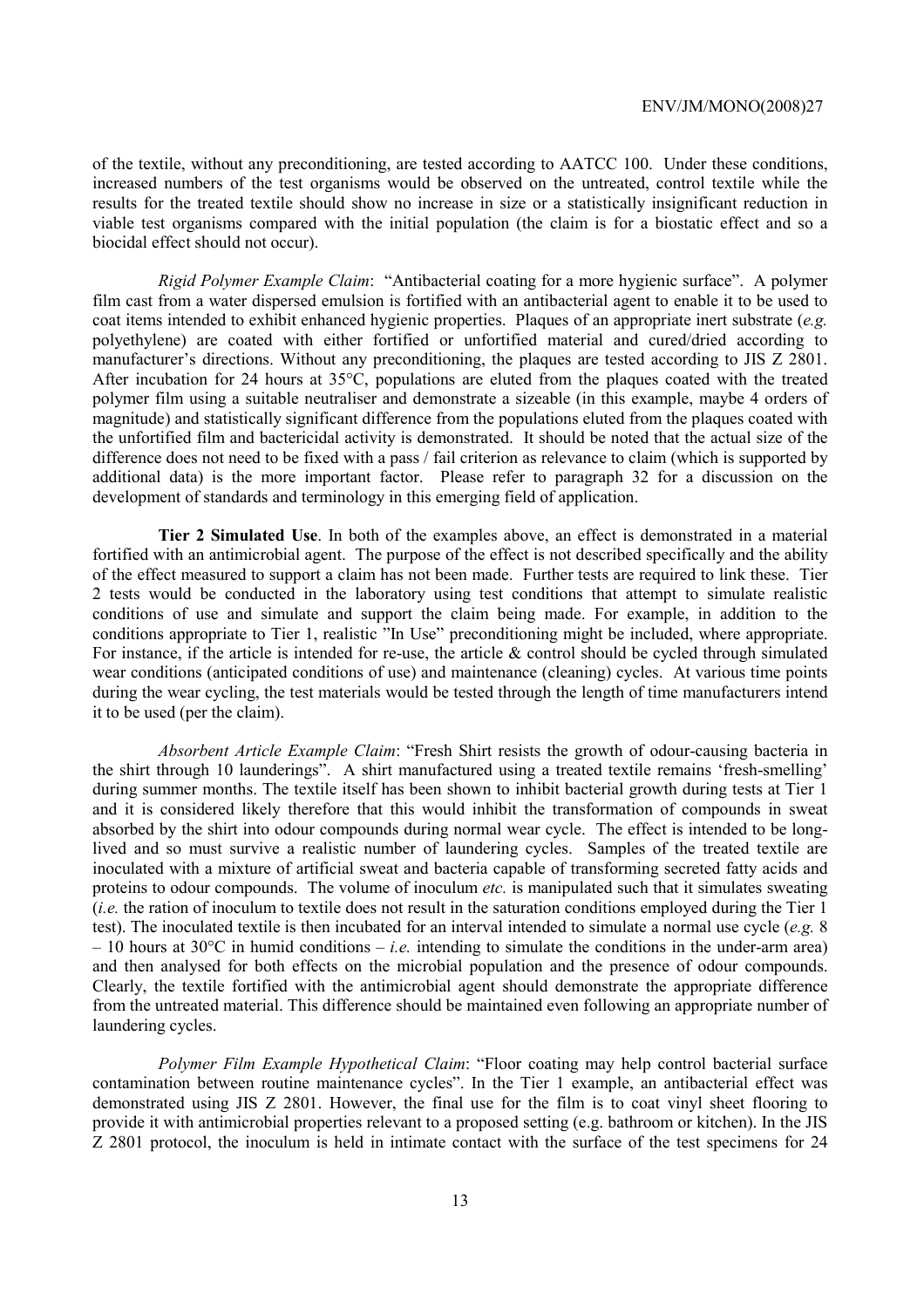hours at 35<sup>o</sup>C under conditions of high humidity: constant wetness is maintained. When used on flooring, water will rarely be present except when the floor is being cleaned and the ambient temperature is likely to be between 20 – 24°C. The effect itself is delivered using silver ions and these require free water to be both released and to interact with microbial cells. There is clearly a significant disparity between the method used to demonstrate potential activity and the normal exposure scenario. Also, activity will probably only be present under certain exposure scenarios and so thought needs to be given as to the nature of the claim that is being made. An exposure scenario that results in a risk of contamination transfer results from small splashes of infected material reaching the floor and being transferred to another location. The splashes of concern are too small to result in local cleaning and disinfection outside of normal maintenance: they have gone unobserved. The faster the population that results from such contamination events is reduced in size, the lower the associated risk would be. The claim therefore is that the presence of the coating results in a reduction in the size / elimination of the population resulting from such splashes faster than on an uncoated floor (or a floor coated with a non-antibacterial polymer coating). The claim is now sufficiently well described for a simulation to be produced. The polymer is intended to be applied once per week and must demonstrate its effect after being cleaned daily with a detergent / sodium hypochlorite based cleaning / disinfection regime. Multiple sub-samples of vinyl sheet flooring either coated with a polymer film fortified with an antibacterial agent or without and uncoated flooring are inoculated with a suspension of cells of relevant test organisms such as *E coli*, *E. faecium*, *S. aureus* (and / or other microorganisms for which claims are desired) in a dilute protein-based soiling agent ( e.g. bovine serum albumin). The subsamples are incubated at 20<sup>o</sup>C and 50% relative humidity for 24 hours (the inoculum will dry under these conditions and the size of the population will be likely to decline as a result). Replicate sub-samples are analysed at intervals (*e.g.* 1, 3, 6, 12, and 24 hours) to measure the size of the populations present on the various surfaces. The data shows that the inoculated species population survives two times longer on coated vinyl sheet flooring than un-coated flooring but is reduced to below the limit of detection after 24 hours. In contrast, the population exposed to the vinyl sheet flooring coated with a polymer film fortified with an antibacterial agent is reduced to below the limit of detection after 1 hour. A significant difference has been demonstrated. After 7 repeat daily washing / disinfecting cycles, intended to simulate normal practice, the rate of reduction is reduced to 3 hours but persists. A claim that the coating reduces risks associated with unobserved, accidental splashes of certain contaminated liquids can be supported.

 **Tier 3 In-Use Evaluation**. To either substantiate direct health benefit claims or to support marketing initiatives, treated and untreated articles would be tested via statistically designed use trials by a representative user group. Study observation of the test subjects should document a lower incidence of the microorganisms for which claims are desired.

 *Absorbent Article Example Claim*: "9 of 10 'Fresh Shirt' wearers reported reduced odours". Control and treated groups of volunteers are given shirts to use during the summer months. A blind trial is designed and participants are selected such that groups or shirts are exposed to similar environments (*e.g.* non-air conditioned offices in warm summer weather). Uses are given questionnaires to complete to describe their experience with the shirts and at randomly selected intervals, unlaundered shirts are returned to experienced odour specialists for evaluation. Care is taken to ensure the identity of any treatments is not revealed. The data is analysed statistically to determine whether the effects seen in the simulation studies are experienced in practice. The data could be exploited commercially in the 'nine out of ten users reported…' form as well as being used, when required by a regulatory agency, to support the claims made.

*Polymer Film Example Claim*: "Floor Finish reduces the incidence of cross-contamination from room to room". Trials of the polymer coating are performed in a number of areas likely to have high bacterial contamination on the floor, such as public restrooms in high traffic areas. Using a statistically designed double blind trial design, flooring in selected areas is analyzed to investigate the impact of the treatment on both ambient microbial populations and on the presence of certain organisms on flooring outside the restroom and in rooms elsewhere in the building. In parallel, data is collected on the incidence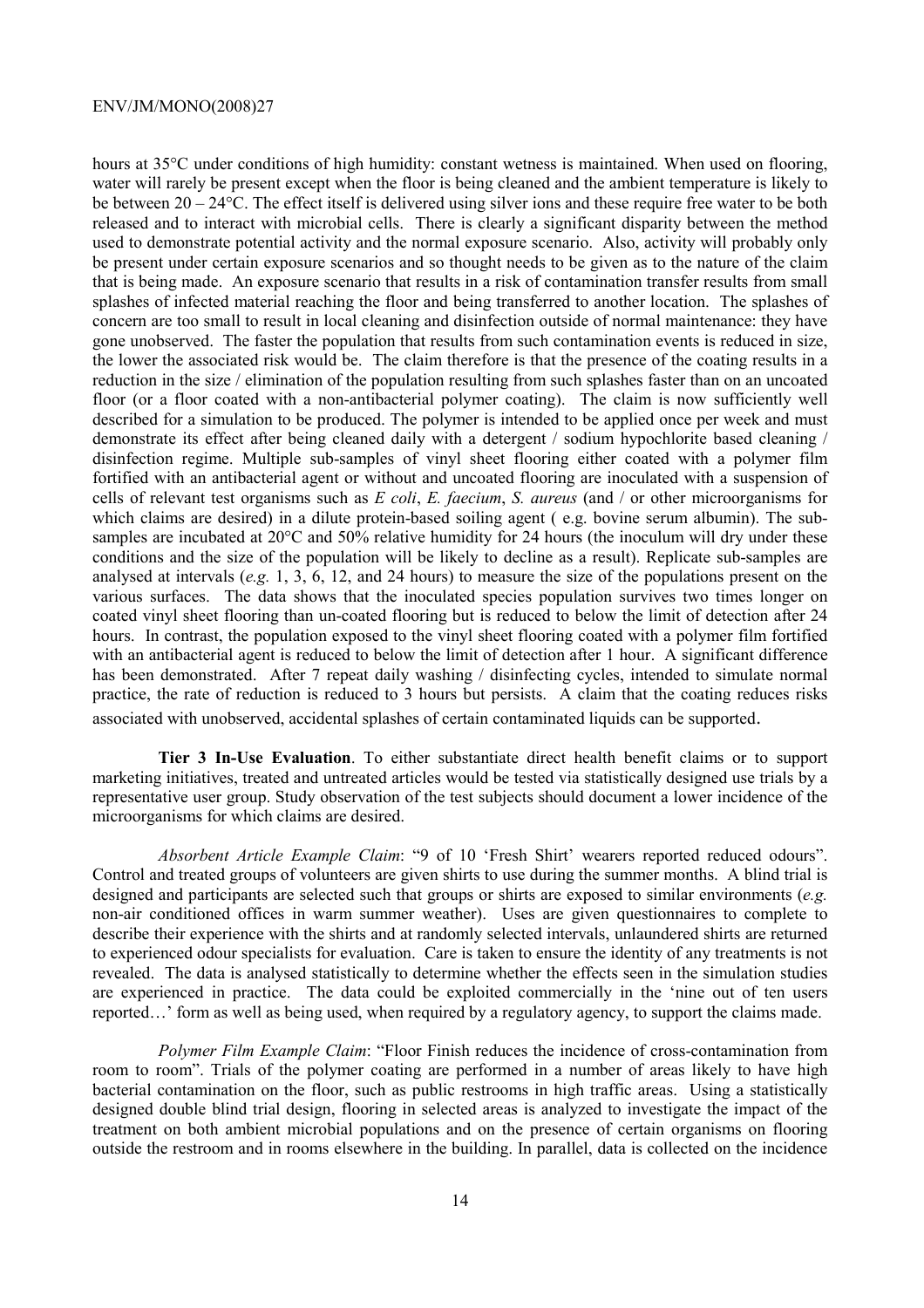of contamination in the non-restroom areas under study and analysis of the data is used to investigate whether an attempt to enhance the hygienic performance of floor coverings has had an effect on the relative incidence of contamination agents.

#### **Treated Articles Example Claims**

 Surveys conducted in preparation for the Harmonization Workshop and subsequently as part of the Efficacy Methods Steering Committee project summarized the types of commercial treated articles with a range of associated claims. These surveys solicited examples of treated articles and their associated claims from manufacturers, agencies, as well as public print and electronic media. Many product claims restrict biocide activity to protection of the article from microbial degradation. Those were not included in the examples provided in Appendix 2. Claims examples herein represent those for which claims extend to benefits outside of microbial degradation and promote, for instance, aesthetic properties or health benefits.

 The most important criterion is that the effect demonstrated through efficacy testing, substantiates the claim, or claims made for the treated article. Product claims found in commerce range broadly and substantiation for most examples will require testing conducted using method modifications appropriate to Tiers 2 and 3. Many claims as stated would require user surveys to define use conditions in order to design a representative test protocol. It is suggested that applicants for authorization/approval of a specific treated article should obtain regulatory agency approval for the claims and proposed substantiation test protocol prior to test commencement.

#### **Data Handling**

 Normally data should be obtained via statistically designed investigations and presented as raw data plus after statistical analysis.

| Category                   | <b>Parameter</b>                 | Impact                        |
|----------------------------|----------------------------------|-------------------------------|
| <b>Handling</b><br>of Data | Validation of initial population | Validity of test / claim      |
|                            | Measurement of variation         | Measurement of size of effect |
|                            | Calculation of effect            | Support of claim              |
|                            | Statistical validity of effect   | Validity of claim             |
|                            | Biological validity of effect    |                               |
|                            | Comparison with claim made       |                               |

Examples of important test parameters re: data handling are given in the table below.

 **Performance standards** typically associated with biocides used on hard surfaces (sanitize, disinfect) may not necessarily be the only ones appropriate for articles. This guidance document takes the approach that the efficacy test substantiate the claims made rather than force-fitting performance terms at this embryonic stage of regulation. In this manner, claims should be factual, accurate, and substantiated statements. As acknowledged in the recommendations from the OECD Efficacy Workshop, treated articles that demonstrate a degree of efficacy in controlling pathogenic micro-organisms may play a role in overall hygienic practices. With time and experience, terms or symbols such as the JAFET marks discussed below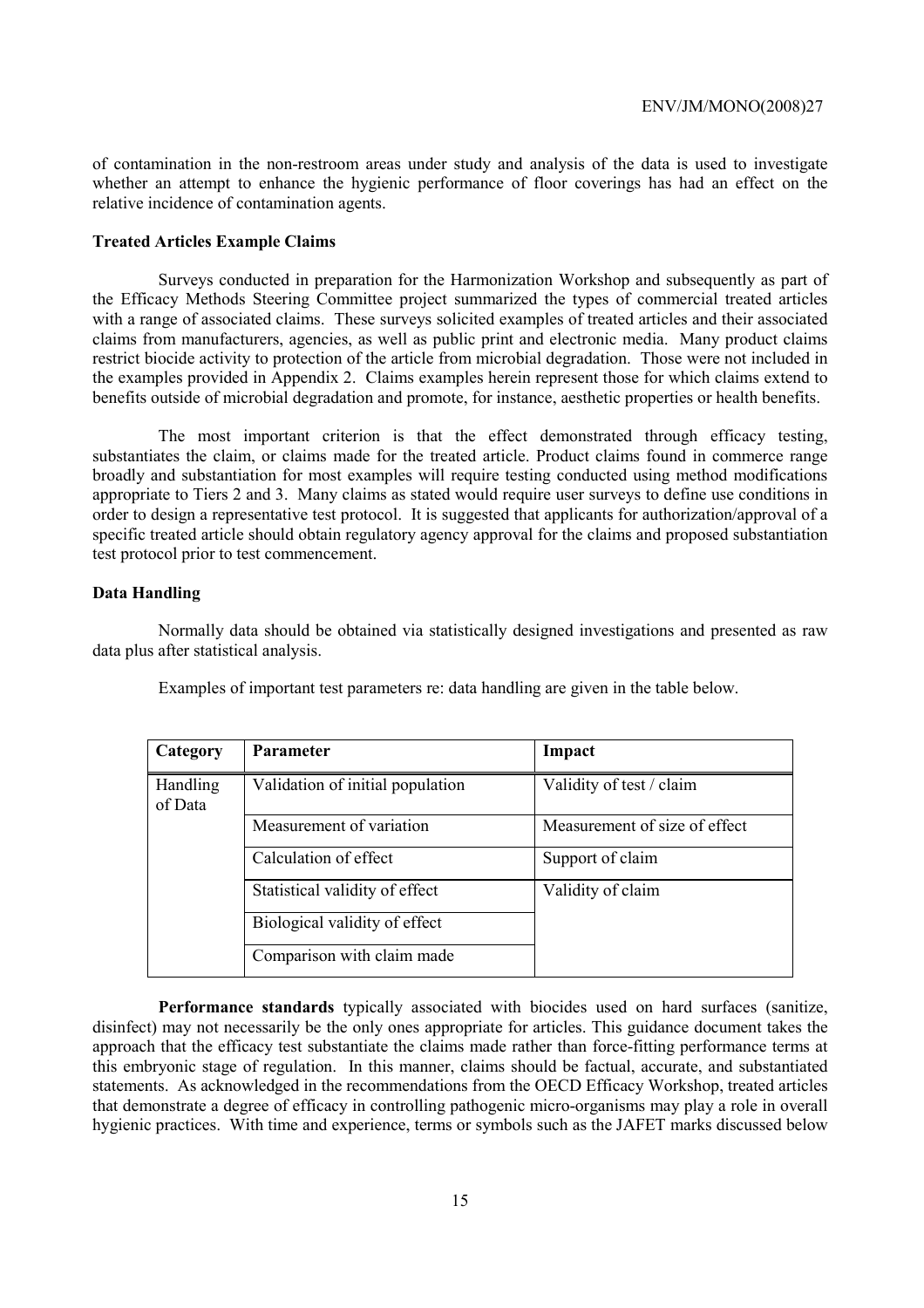may become more commonly adopted by other countries in which case they can be added to the definitions. See Appendix 1 definitions for example terms that may be employed in claims for articles.

 There are a number of significant scientific challenges in establishing valid test methods, and relevant performance standards and label claims for these products. In addition, different types of product require different performance levels. For example, to claim 18 hours of effective odour control on an athletic shirt, biostatic efficacy may be enough to control offensive odours. However, if a public health term such as "self-disinfects for 24 hours" was to be used, the same log reduction rate would be required as that for hard surface disinfectants. Test material would be challenged repeatedly over a 24 hour period with conditions and frequency of cycles simulating what would be anticipated as the typical use conditions for that article.

 At present the only performance standards specifically for treated articles are those used in Japan. They are not regulated by law, but several voluntary schemes exist to cover their applications. These include the Japanese Association for Functional Evaluation of Textiles (JAFET) and the Society of Industrial-Technology for Antimicrobial Articles (SIAA).

Under **JAFET** there are three classes of treated product, depending on the intended use:

- Blue mark: Articles used in the home to improve consumer comfort and well-being.
- Orange mark: Articles used in public areas such as restaurants, hotels and bars.
- Red mark: Medical articles.

 The three marks have well defined efficacy (using Japanese Industry Standard JIS L 1902-2002) and toxicology requirements. Those products which meet the requirements receive certification and label issued by JAFET**.** 

 SIAA employs Japanese Standard: JIS Z 2801 as the base for their efficacy certification / approval system; however, these are aimed at supporting a brand-mark rather than describing efficacy. Following modification this test method has been published as ISO 22196.

#### **DESCRIPTION OF TIER 1 TESTS - PROOF OF PRINCIPLE**

#### **JIS Z 2801: 2000 – Brief Summary of Method.**

An aliquot (typically 400 µl) of a cell suspension of organisms typical to the proposed use of the article, usually either *Escherichia coli* (1.5 - 5 x 10<sup>5</sup> cells ml<sup>-T</sup>;ATCC 8739) or *Staphylococcus aureus*  $(1.5 - 5 \times 10^5 \text{ cells m}^{-1})$ ; ATCC 6538p) in a 1 : 499 dilution of a nutrient broth are held in intimate contact with each of 3 replicates of a test surfaces supplied using a 40 x 40 mm polyethylene film (cut from a sterile Stomacher bag) for 24 hours at 35°C (the size of film used should be adjusted in proportion is a different volume of inoculum is employed). The size of the surviving population is determined by immersing the test specimens in individual aliquots (typically 10 ml) of a neutraliser validated for the antimicrobial agent employed (*e.g.* SCDLP for  $\overrightarrow{Ag}^+$ ). The colony forming units in the resulting suspension are enumerated by a suitable dilution plate count method. An additional 3 replicates of the unfortified surfaces are also inoculated in the manner described above but then analysed immediately to determine the size of microbial population present prior to incubation. The method is described schematically in Figure 1 below.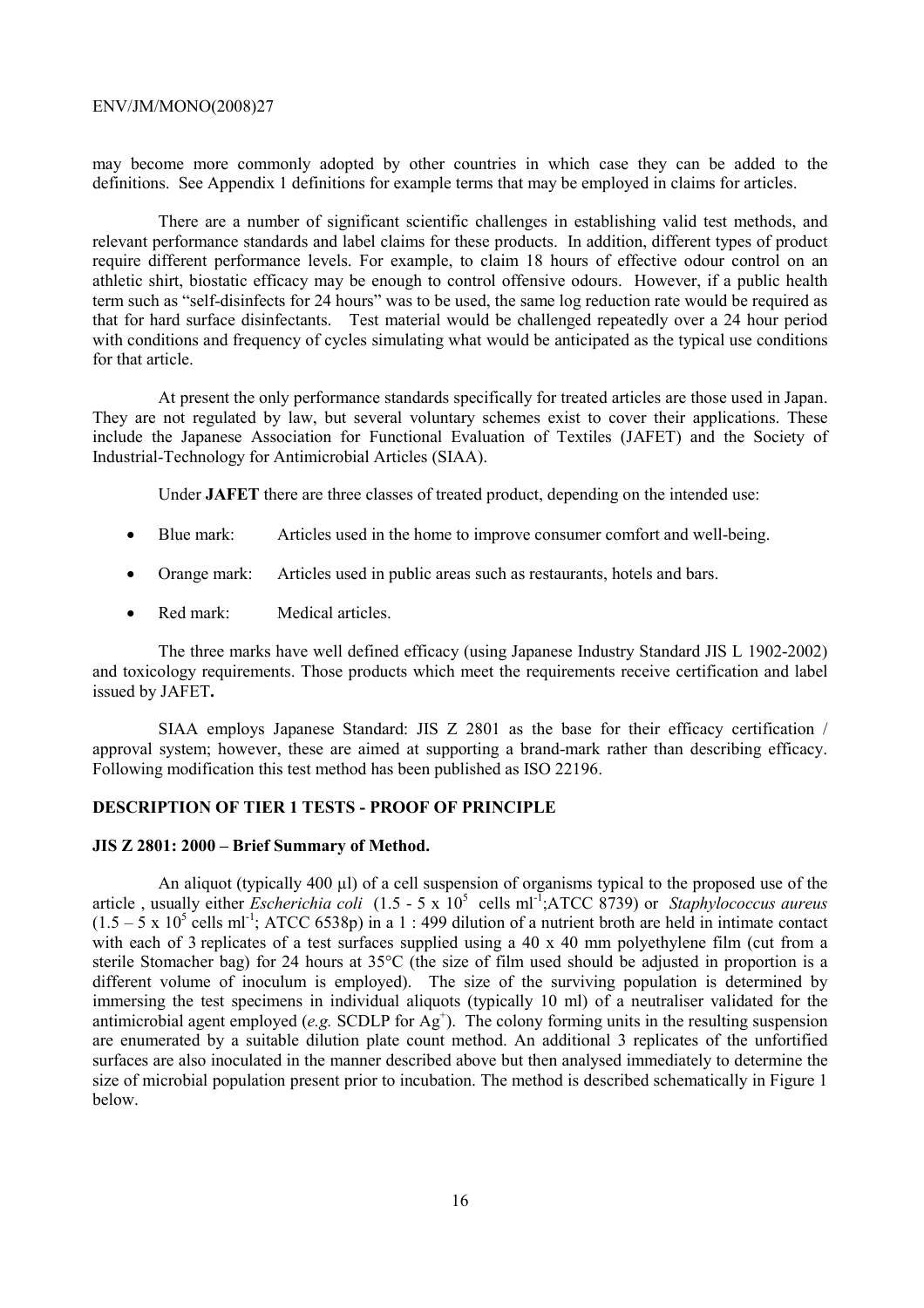# **Figure 1 – Schematic of JIS Z 2801**

# NON-POROUS MATERIALS / COATINGS

# JIS Z 2801 - TYPE



Determine TVC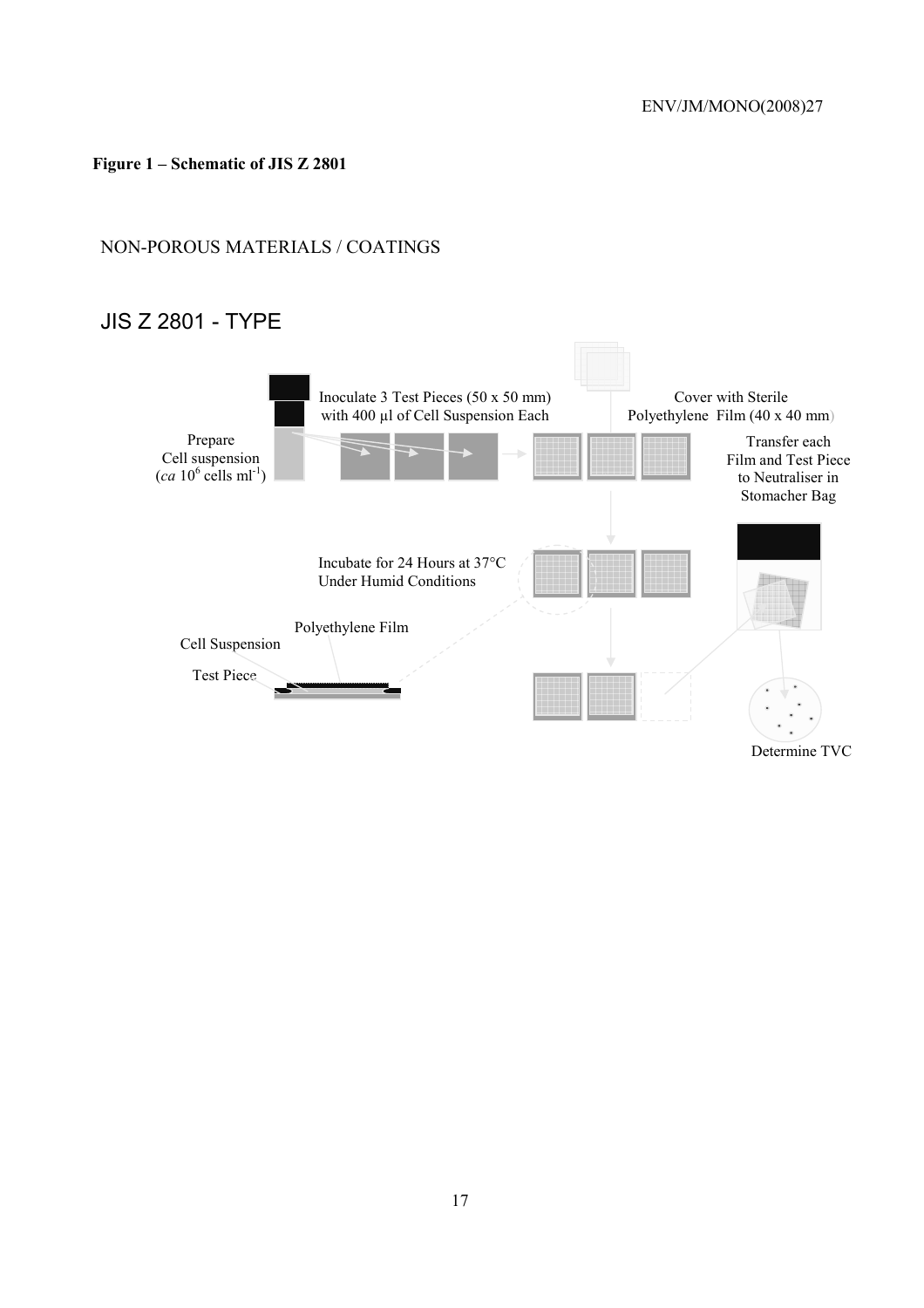#### **AATCC-100: Brief Summary of Method.**

 The test requires that replicate groups of swatches of textile be inoculated with and completely absorb 1 ml of inoculum therefore, prior to testing, the moisture holding capacity of the textile must be determined. Replicate (typically 3) groups of sub-samples of each textile, sufficient to just absorb 1 ml of inoculum are cut from randomly selected areas on the samples supplied such that small stacks of test specimens are produced.

 An aliquot (1ml) of a log phase cell suspension diluted in Brain-Heart Infusion Broth of either *Klebsiella pneumoniae* (*ca* 1 x  $10^5$  cells ml<sup>-1</sup>; NCIMB 10204) or *Staphylococcus aureus* (*ca* 1 x  $10^5$  cells ml<sup>-1</sup>; AATCC 6538p) or other microorganisms expected to be typical to the proposed use scenario for the article are used to inoculate the 3 replicate groups of sub-samples of the test materials supplied. The inoculated sub-samples are then incubated for 18 hours at 37°C. The size of the surviving population is determined by immersing the test specimens in individual aliquots (typically 100 ml) of a neutraliser validated for the antimicrobial agent employed. The colony forming units in the resulting suspension are enumerated by a suitable dilution plate count method. An additional 3 replicates of the unfortified material are also inoculated in the manner described above but then analysed immediately to determine the size of microbial population present prior to incubation. The method is described schematically in Figure 2 below.

 It should be noted that in many instances the soiling presented by the use of a full strength broth in the incoulum is unrealistic and can overwhelm many antimicrobial technologies  $(e.g. Ag<sup>+</sup>$  donors). Variations of the method that employ a more realistic 'challenge' medium (*e.g.* as used in JIS Z 2801) are, therefore, often employed.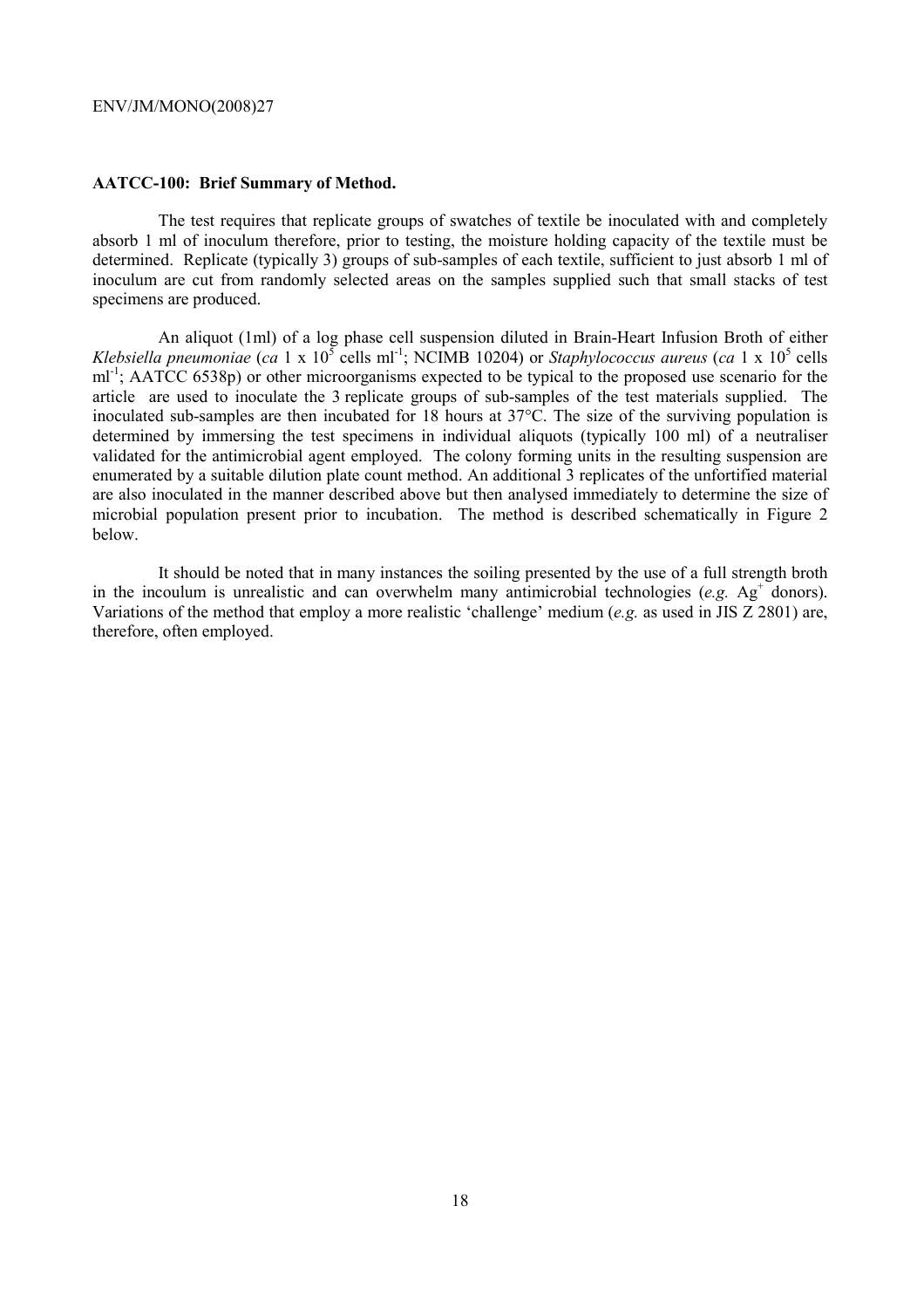# **Figure 2 – Schematic of AATCC 100**

# POROUS MATERIALS

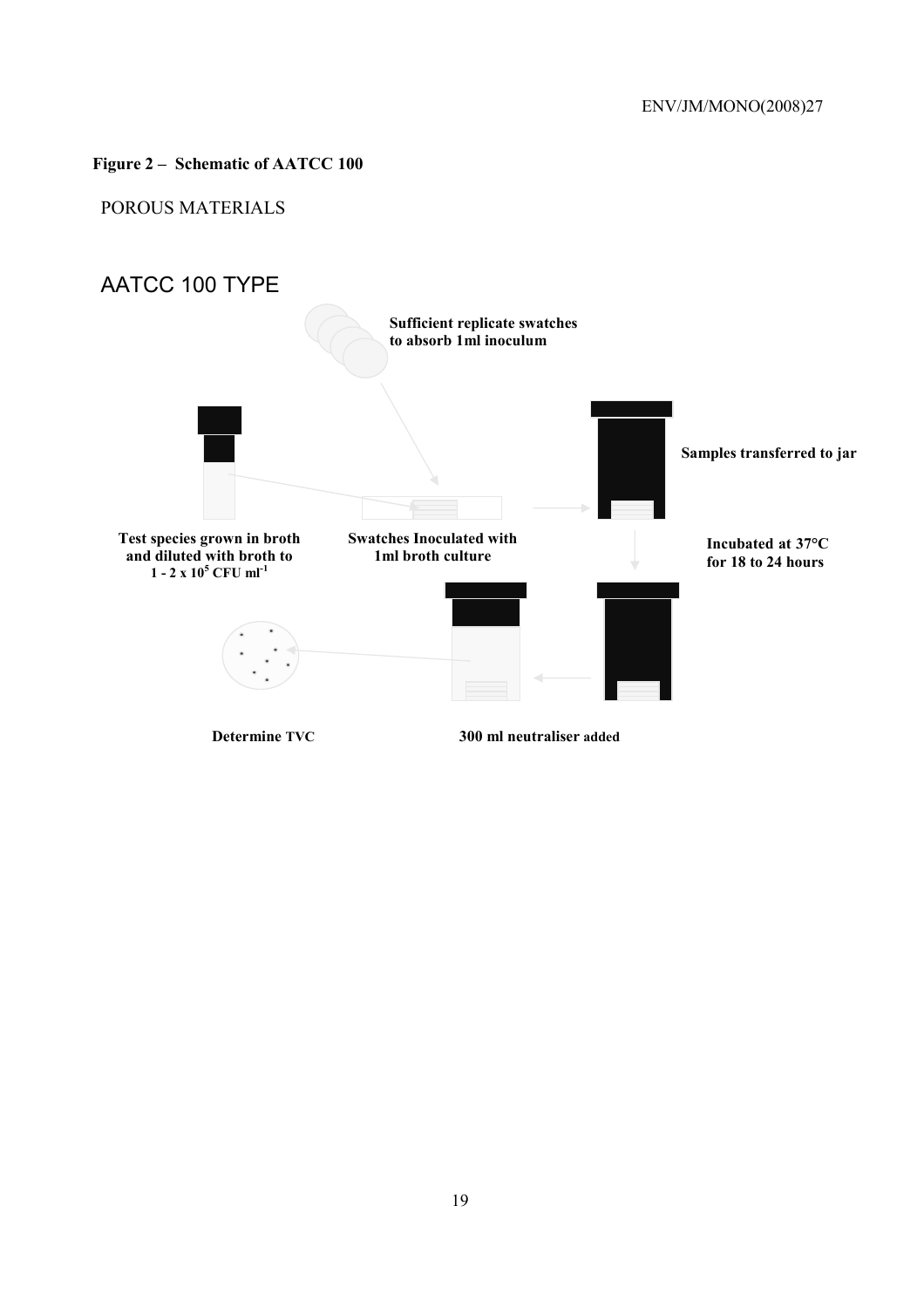#### **REFERENCES**

- OECD (2002) *OECD Efficacy Workshop on Certain Antimicrobial Biocides (Washington, USA)*, OECD, Paris, France. http://www.oecd.org/dataoecd/28/7/2494153.pdf
- OECD (2007) *Analysis and Assessment of Current Protocols to Develop Harmonized Test Methods and Performance Standards for the Efficacy Testing of Treated Articles/Treated Materials* ENV/JM/MONO(2007)4
- Shouji Suzuki, Shigeo Imai, & Hiroki Kourai (2006) *Background and Evidence Leading to the Establishment of the JIS Standard for Antimicrobial Products*. Biocontrol Science Vol. 11 No. 3 March 2006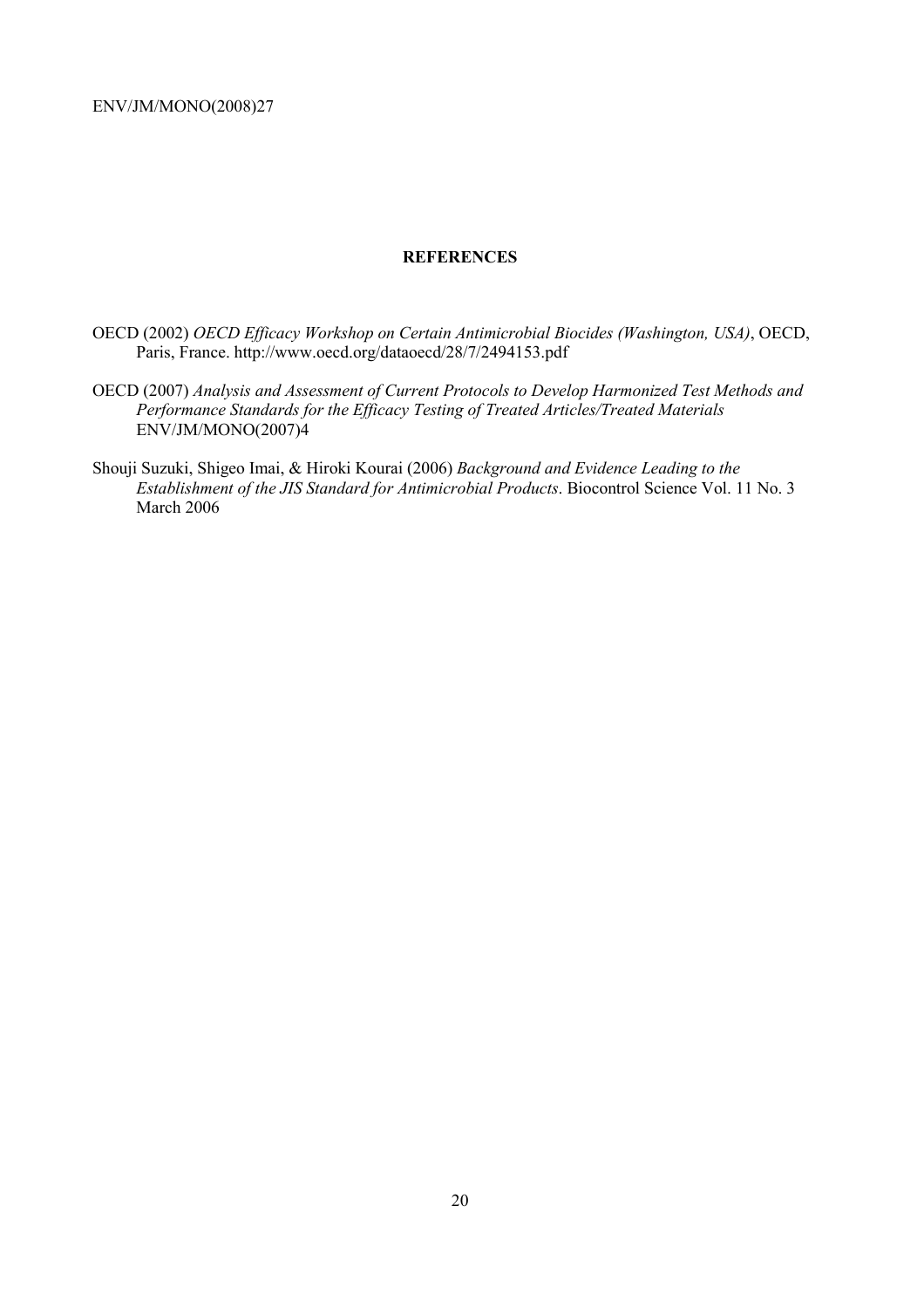## **APPENDICES**

# **Appendix 1**

# **Definitions**

1. Treated article - a plastic, textile or other pre-formed article pre-treated with biocide before the first use and intended to have either an internal or an external effect.

2. Treated material - is an intermediate product (e.g. plastic pellets, fibers, textile) with an incorporated biocide that is intended to function (internally or externally) in the treated article into which it will be formed.

3. Porous / Absorbent Articles – articles with a porous/absorbent nature such as carpets, paper, sponges, textiles and wipes.

4. Non-Porous - articles with solid, semi-rigid or flexible polymeric surfaces which are essentially non-absorbent.

5. Coatings - a biocide treated film applied to the surface of an article designed to transform the functional face of the article into a treated article.

6. Antibacterial - a product or process which either kills bacteria or inhibits their growth.

7. Antimicrobial - a product or process which either kills microorganisms or inhibits their growth.

8. Biocide - the effect is limited to a reduction in the size of a population of microorganisms

9. Bacteriocide - the claim infers kill and therefore an irreversible reduction in the numbers of viable bacteria from the original inoculum

10 Bacteriostatis - the effect is limited to the prevention of growth/metabolism of bacteria and possibly the germination of bacterial endospores and other resting structures.

11. Fungicide - the effect is limited to fungi. This effect may be attributed to activity against vegetative growth, spores/resting structures or both and may require clarification on the intended use of the product.

12. Fungistatis - the effect is limited to the prevention of growth of fungi and possibly the germination of fungal spores and other resting structures.

13 Algicide - the effect exhibited against algae and their resting stages.

14 Algistatis - the effect is limited to growth prevention of algae and possibly the germination of resting structures.

15. Protisticide - the effect is exhibited against protozoa and their resting structures.

16. Sporicide - the effect is against the spores/resting structures of bacteria

17. Virucide - the effect is limited to virus particles.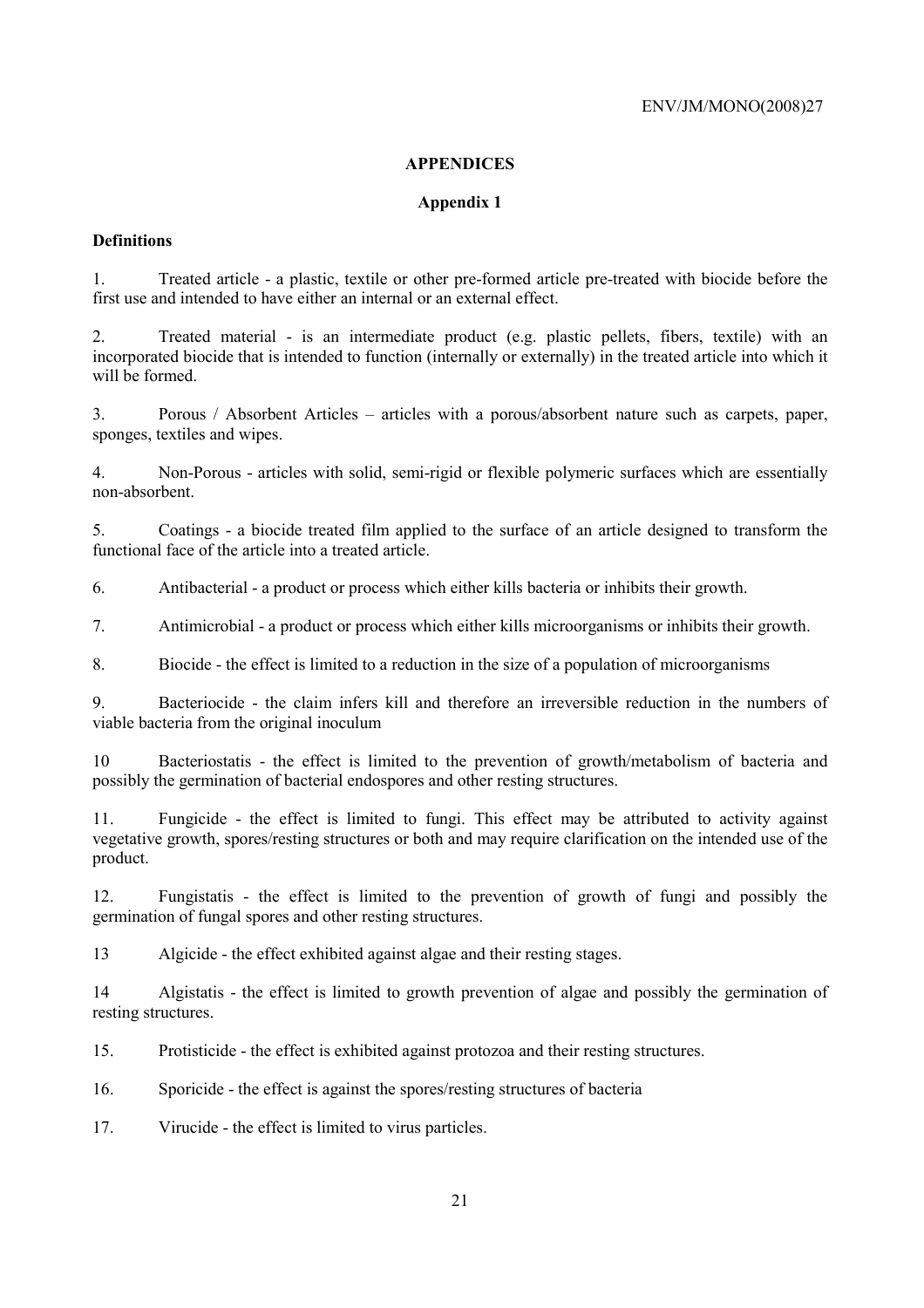18. Clean Surface, Visibly clean surface - a surface which shows no evidence of visible dirt.

19. Hygienically Clean Surface\* - a surface which does not constitute a threat to health as a result of the presence of micro-organisms.

20. Hygienic Cleaning\* - a procedure that removes soil or organic material from an object and also reduces the number of micro-organisms on that surface to a level where there is no longer a threat to health by transmission of micro-organisms. The reduction in the number of micro-organisms is achieved by removal of the micro-organisms by detergent-based cleaning followed by rinsing, by the action of an agent which has a bactericidal, virucidal or fungicidal activity, or by a combination of both processes.

21. Hygiene\* - a procedure or system of procedures or activities used to reduce microbial contamination on environmental sites and surfaces etc. in order to prevent the transmission of infectious disease.

22. Hygiene Procedure\* - a procedure that is applied to reduce the number of viable organisms to a level which is considered safe for its intended use. This may be achieved by a process of removal of the microbes, or by inactivation in situ using heat or a disinfectant. A combination of both processes may also be used.

23. Hygienic Surface\* - A surface on which the number of microbes has been reduced to a level which is considered microbiologically safe for its intended use.

NOTE:

Definitions 1 -17 were taken from the glossary of terms document prepared for the April 2002 OECD Efficacy Workshop On Certain Antimicrobial Biocides.

\* Definitions 18-23 were taken from an International Scientific Forum on Home Hygiene entitled "Guidelines for Prevention of Infection and Cross Infection in the Domestic Environment".

For some hygiene processes referred to in this document, there is no agreed definition or the definitions are currently under discussion within ISO (International Standards Organisation) or CEN (Comité European de Normalisation) bodies.

Some definitions are different from those used in the EU Directive 98/8/EC (known as the Biocidal Product Directive).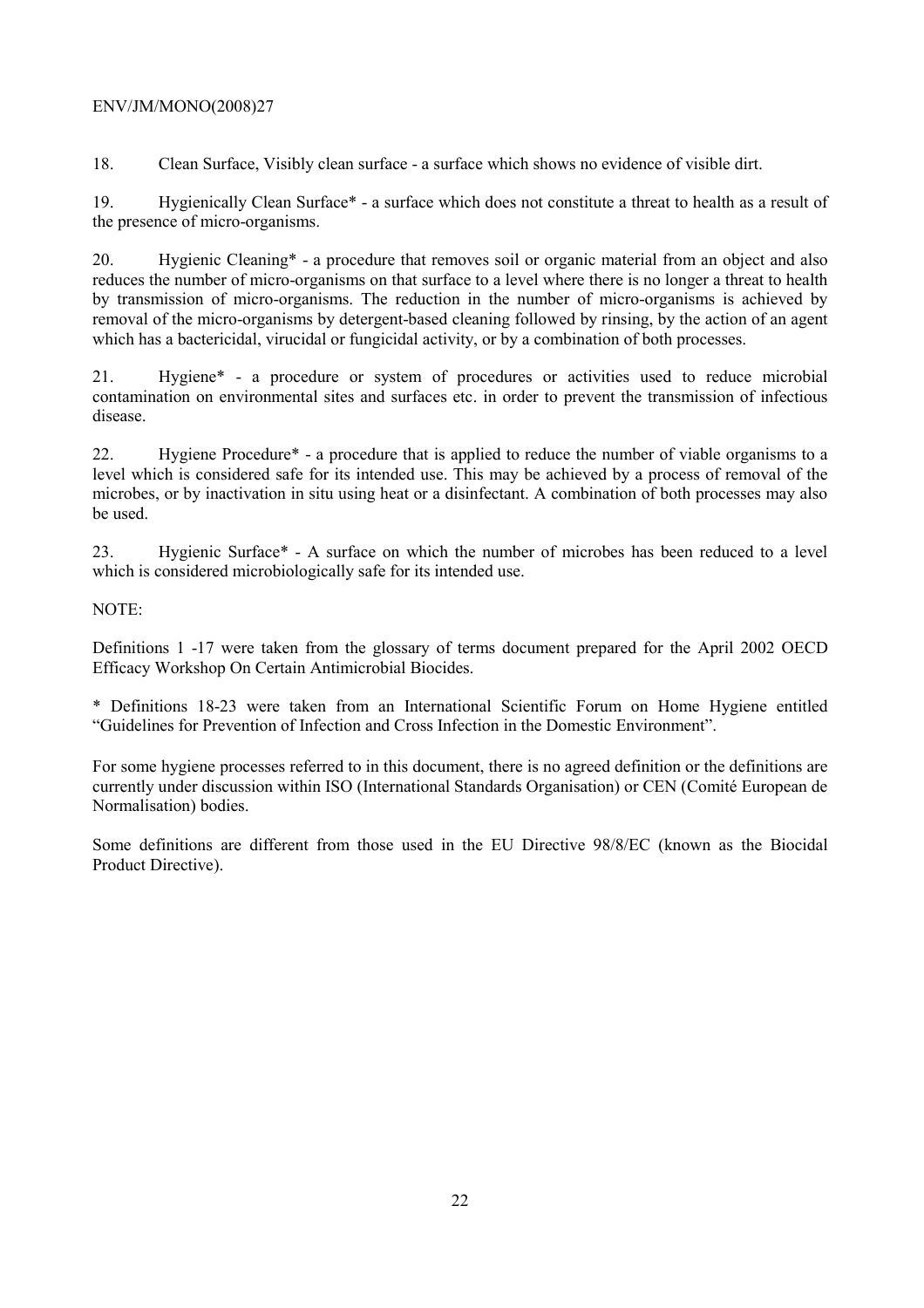# **Appendix 2**

# **Treated articles and associated claims**

| Product                                | <b>Type</b>    | <b>Claims Made</b>                                                                                                                                                                                                                        |
|----------------------------------------|----------------|-------------------------------------------------------------------------------------------------------------------------------------------------------------------------------------------------------------------------------------------|
| Antibacterial Fabric                   | Textile        | Effective control and prevention of growth of a<br>wide range of bacteria                                                                                                                                                                 |
| bacterial<br>Anti<br><b>Masks</b>      | Fabric         | Antibacterial shield is permanent and will continue<br>killing microorganisms for the life of the mask as<br>they contact the treated surfaceeven with<br>repeated washings                                                               |
| Socks<br>$\&$<br><b>Sport</b><br>socks | Textile        | Improved freshness, reduces odour,<br>inhibits<br>bacterial growth<br>Hygienic                                                                                                                                                            |
|                                        |                | Helps keep your feet fresh and odour-free                                                                                                                                                                                                 |
|                                        |                | Antibacterial finish for long lasting hygienic<br>protection and odour free feet                                                                                                                                                          |
|                                        |                | Protection shield against foot odor.                                                                                                                                                                                                      |
|                                        |                | The self-disinfecting sock                                                                                                                                                                                                                |
|                                        |                | Inhibits the growth of odour-causing bacteria                                                                                                                                                                                             |
|                                        |                | Silver fiber kills and prevents bacteria that causes<br>foul foot odor                                                                                                                                                                    |
|                                        |                | Control odours & Athlete's Foot Fungus, powerful<br>antibacterial locked into the sock fibers won't wear<br>off or wash out, even after repeated laundering,<br>99.9% effective in preventing growth of Athlete's<br>Foot Fungus on socks |
|                                        |                | Socks prevent the growth of Athlete's Foot Fungus<br>while fighting sock odour for one full year                                                                                                                                          |
| Tights (Hosiery)                       | Textile        | Combats the growth of yeast and fungi that cause<br>'Thrush' and 'Athlete's Foot'.<br>Don't share your clothes with microbes                                                                                                              |
| <b>Bathroom Towel</b>                  | Textile        | Prevents bacterial and fungal growth, keeping your<br>towel hygienically clean                                                                                                                                                            |
| Kitchen Sponge                         | Polymeric Foam | Stays fresher for longer<br>Helps reduce growth of bacteria in the sponge,<br>Helps prevent the spread of germs.                                                                                                                          |
|                                        | Cellulose      | Antimicrobial<br>additive<br>provides<br>continuous<br>protection against bacteria                                                                                                                                                        |
|                                        |                | Resists odors, bacterial odors                                                                                                                                                                                                            |
|                                        |                | Inhibits growth of stain and odor causing<br>microorganisms                                                                                                                                                                               |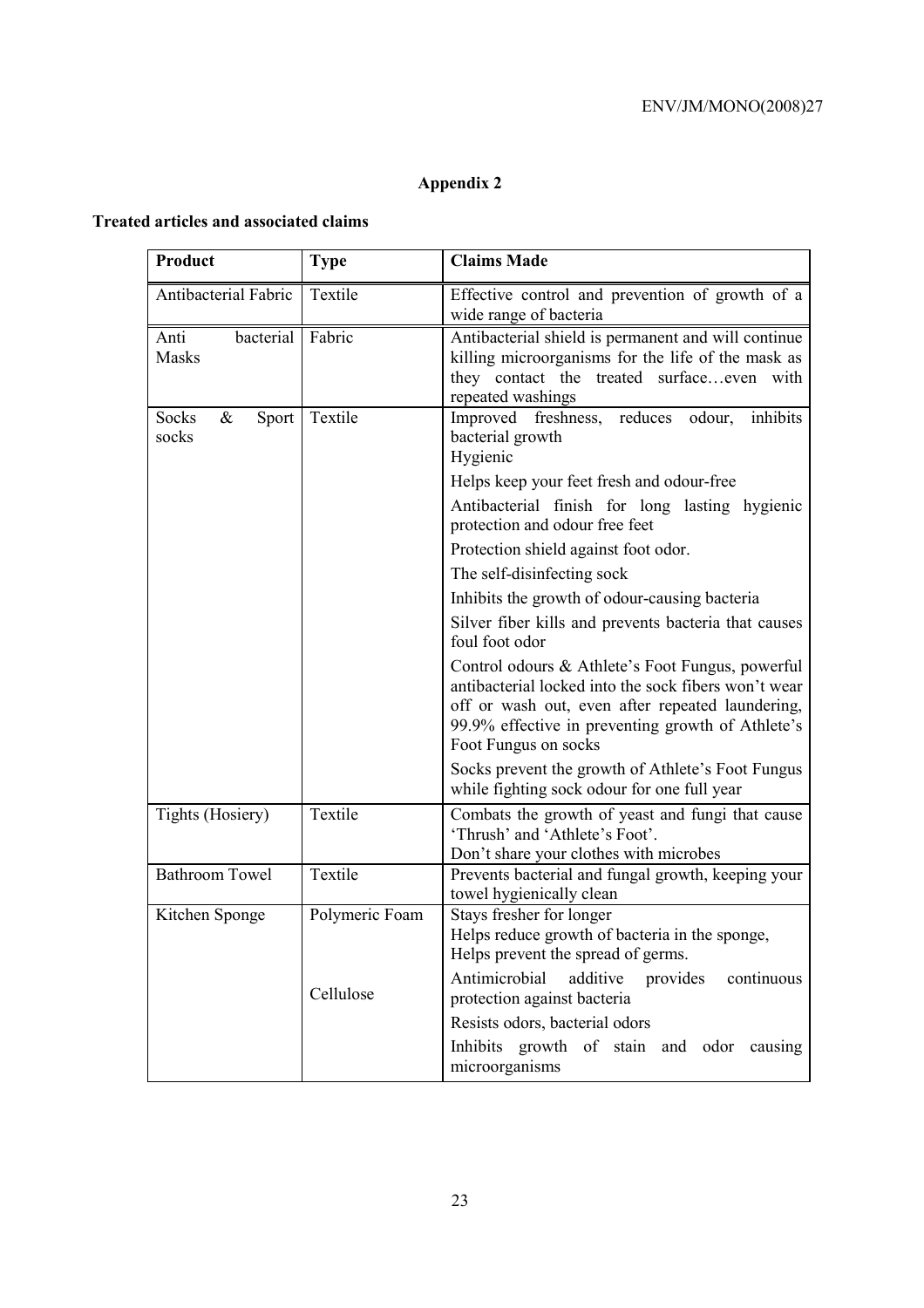| Antimicrobial             | Textiles         | Eliminates odor causing bacteria and athlete's foot                                                 |
|---------------------------|------------------|-----------------------------------------------------------------------------------------------------|
| Fibers                    |                  | fungi                                                                                               |
|                           |                  | Eliminates 99.9% of bacteria in less than one hour                                                  |
|                           |                  | exposure                                                                                            |
|                           |                  | Anti-odor - Inhibits the growth of bacteria and                                                     |
|                           |                  | fungi                                                                                               |
|                           |                  | Studies prove when worn, fiber is so effective that                                                 |
|                           |                  | sweat actually becomes antimicrobial                                                                |
|                           |                  | Products using the [brand] yarn have clinically                                                     |
|                           |                  | sown elimination of 99.9% of bacteria in less than                                                  |
|                           |                  | one hour of exposure including mrsa and vmrsa                                                       |
| Necktie                   | Textile          | Ties inoculated with E coli and Salmonella showed                                                   |
|                           |                  | greater than 99.9% reduction in bacterial growth                                                    |
|                           |                  | compared to standard 100% silk necties inoculated<br>with the same concentration of bacteria.       |
|                           |                  |                                                                                                     |
| Kitchen Wipes             | Textiles         | Hygienic, built-in protection against bacteria.                                                     |
|                           |                  | Antibacterial protection                                                                            |
| Floor Wipes               |                  | Built-in protection against bacteria                                                                |
| Multipurpose              |                  | Microfiber technology allows our cloths to remove                                                   |
| Household Wipes           |                  | 99.94% of bacteria using only water as a cleaning                                                   |
|                           |                  | agent                                                                                               |
|                           |                  | Testing showed that the bacteria in the microfiber                                                  |
|                           |                  | itself were reduced by more than 99.99% after 24                                                    |
|                           |                  | (effective against E coli, Klebsiella<br>hours                                                      |
|                           |                  | pneumoniae, SARS, MRSA, H5N1 [bird<br>flu                                                           |
|                           |                  | virus])                                                                                             |
|                           |                  | Helps prevent the transfer of germs to your hands                                                   |
|                           |                  | while cleaning and prevents cross contamination                                                     |
| Antibacterial             | Nonwoven         | Kills germs in the tissue                                                                           |
| <b>Impregnated Tissue</b> | Textile          |                                                                                                     |
| Medicated<br>Strong       | Nonwoven textile | Fine strong toilet tissue for hygiene cleansing                                                     |
| <b>Toilet Tissue</b>      |                  | which helps kill bacteria and germs, and better                                                     |
|                           |                  | family hygiene                                                                                      |
| <b>Mattress Cover</b>     | Textile          | Treated with anti-mite to prevent the action of                                                     |
|                           | Textile          | house mites outside the cover (in the mattress)<br>Treated to resist the growth of mould and mildew |
| <b>Sleeping Bag</b>       |                  |                                                                                                     |
| Digital                   | Polymer          | case inhibits growth of pathogenic<br>Storage                                                       |
| Thermometer               |                  | microorganisms on the sleeve. Minimizes cross-                                                      |
| Sleeve                    |                  | contamination of foods                                                                              |
| <b>Lavatory Brush</b>     | Rigid / Flexible | Helps prevent growth of bacteria on the body of                                                     |
|                           | Polymer          | the brush.                                                                                          |
| Flooring                  | Flexible Polymer | Effective / lifetime<br>antimicrobial protection                                                    |
|                           |                  | ensuring that the floor remains free of bacteria                                                    |
|                           |                  | between cleaning cycles.                                                                            |
| Hygienic<br>Coated        | Polymer          | Neutralises the ability of bacteria to function, grow                                               |
| Steel                     |                  | and reproduce.                                                                                      |